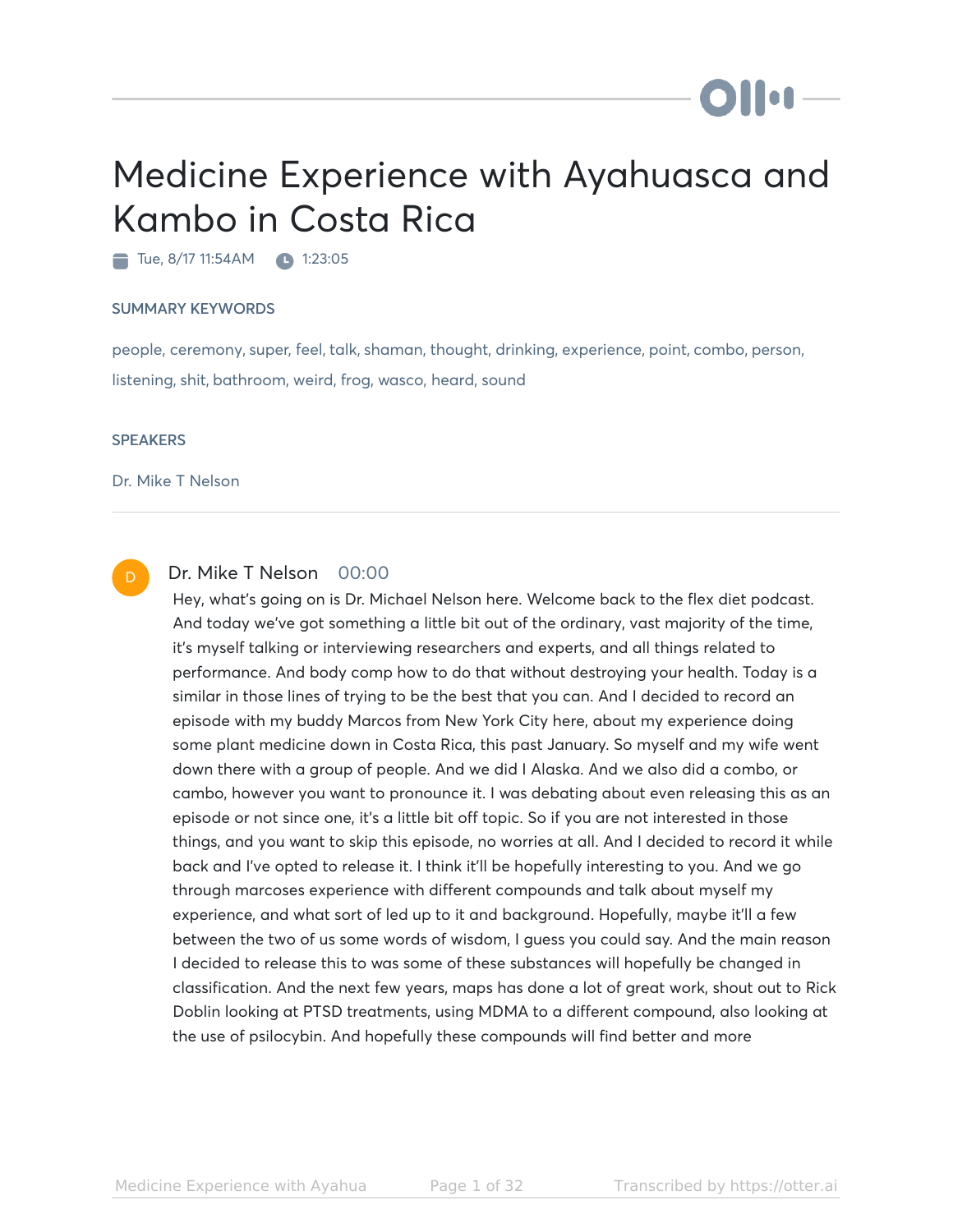therapeutical use in the future. They are on track for that. Granted, that's still a while away. But something Michael Pollan brought up in an interview is that the culture in the US around any of these substances, is probably going to leg behind for quite some time. Just because we don't really have a lot of practice with them. So my hopes in releasing this is trying to spur more conversation about the culture and all the other aspects that go into it. And for myself, it was more of just the journey, something I started looking at over, man probably six years ago now think the first person ever heard talk about this was Mike Bledsoe had some conversations with him. And being the big geek that I am dug into a lot of research that I could find, and spend many years just reading primary research, I didn't really read a lot of other stuff. I didn't read any trip reports per se. People had experiences, I would definitely talk to him about it. But I wanted more of a guess kind of a scientific perspective. And I didn't really plan on starting with Iosco. To me that was kind of me maybe a little further down the line, but circumstances lined up and it was something that we were able to do. So, important disclaimer here. The information provided in this podcast is for general information purpose only does not constitute the practice of medicine or other health care providing services and does not include the giving of medical advice. The content of this podcast is intended to be is not intended to be a substitute for professional medical recommendations, diagnosis or treatment. And the use of this information in the podcast is that one's own discretion and should not be seen as an endorsement. Currently in the US iosa is a schedule one controlled substance in terms of scheduling, that is the sort of the highest level. So there are legal ramifications related to that. And even just sourcing, so if you set aside the legal things, trying to get good material in the US is going to be made much more difficult because it is a scheduled one substance. Now some areas have started decriminalization, which doesn't necessarily mean that it's legal, just means that law enforcement would not be their top priority. In terms of local enforcement, but as of now, in this recording, these compounds are still illegal. If you go to other countries where that is different, for example, we were in Costa Rica, you may not necessarily have to worry about legality, but it is becoming more of a popular kind of tourist destination. So be very careful and definitely do your homework. Anytime there is an increase in popularity. Of course, like all things, there will be people who are seeking to sort of cash in on that and may not have your best interest in mind. Having gone through this experience, I can definitely see many, many ways in which it could go sideways very fast. So proceed with extreme caution. Again, if that is something that you decide to do, legality and ethics and everything else aside, as I mentioned, there are very legitimate risks not only for safety, especially if you were on any other medications, as always talk to your doctor or your physician, and make sure that you tell them what you are doing, because there are real contraindications for it. So anyway, here is kind of my description of it, talking with my good buddy, Marcos, we talked about his experiences with these compounds, and then getting into my experience with it. And this is brought to you by the flex diet certification. If you want more information on eight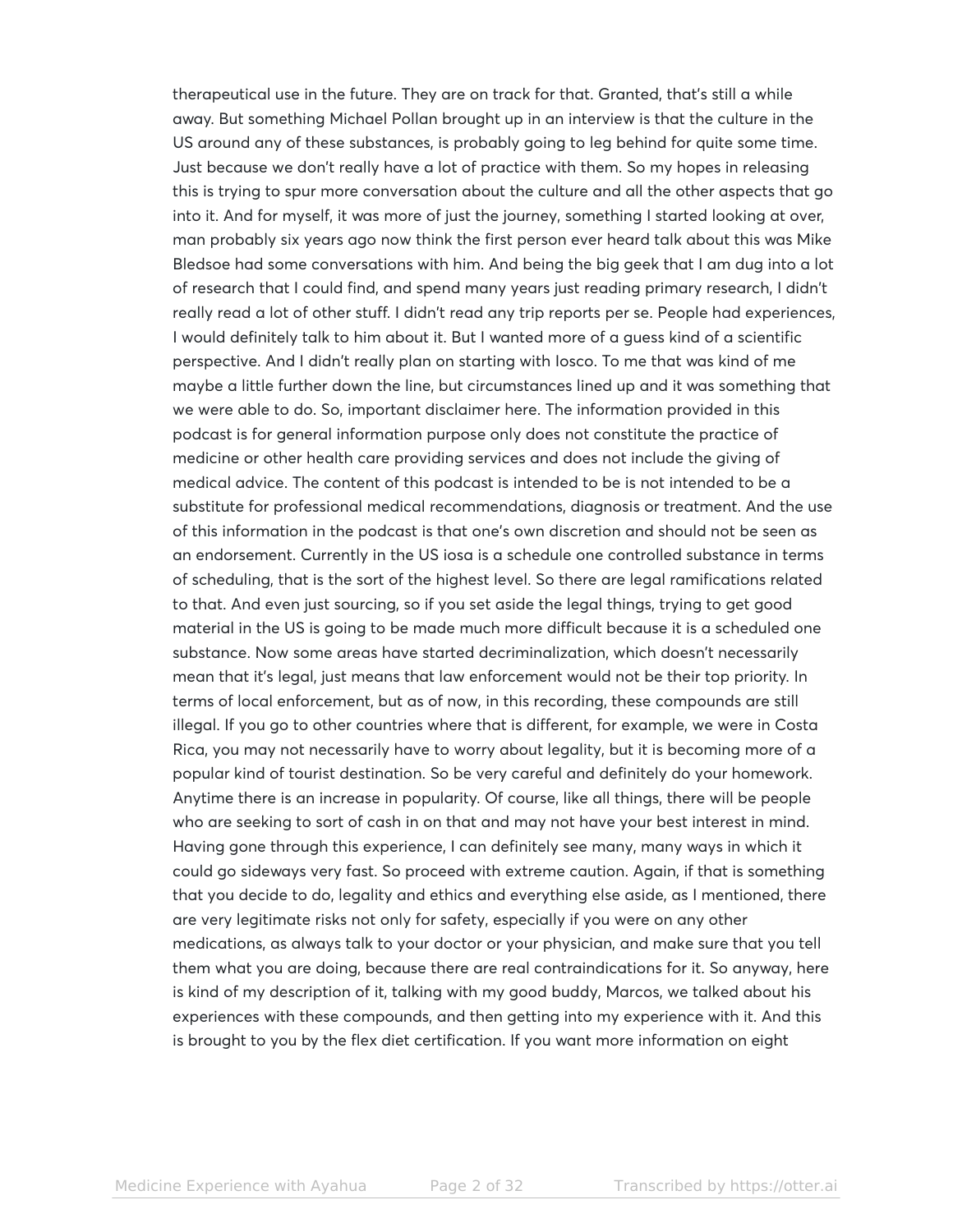interventions for nutrition, and recovery, these do not include Iosco go to flux.com fxdt.com, and you'll be able to get on to the waitlist. And we will let you know the next time it is released. That'll also put you on to the free newsletter. So enjoy this chat with my good buddy, Marcos. Hey, welcome back. And I'm here with my good buddy, Mr. Marcos. How are you sir? What's up? Mike? How you doing? Good. Good. Do you want to say where you're at and what you do if you want to potentially found?

# $\beta$

07:22

Yeah, I'm a New York based, personal trainer. Whatever that means. I think I've said this before on other podcasts, I just, I'm just some guy, man, I like helping people. I think at this point in my life, in September, it'll be 20 years that I'm training started when I was 14, September seven weeks nice. And I find I find those spaces where I can help people are just holding space for people very gratifying for me. So no matter what people want to do, whether it's to gain weight, lose weight, it's more of a, you know, transcendental connection that I that I make with people as cheesy as that sounds, but if anyone that knows me and my clients, they know we have a very tight connection and I think that really helps with like behavior change and then everything else externally that they want, like lifting weights and fitness. So yeah.



#### Dr. Mike T Nelson 08:18

So you're looking at a much more as a whole person, not just some guy or gal who just comes into lift with you know,



D

#### 08:26

just gonna like tinker with your psychology and see what I could what we could upgrade and fix. Yeah, I guess.

#### Dr. Mike T Nelson 08:32

Awesome. And we first met Dr. Ben houses place down and Costa Rica. Four years ago. Now I lose track of time for or okay. And was that the bro week or were you at the other one? Okay, yeah. That was a that was a crazy time. Nobody died. So it was good. I almost died. lexar almost died. Yep, we had the incidence with a missing toe. You had a little, you want to talk about your waterfall incident slip on the waterfall.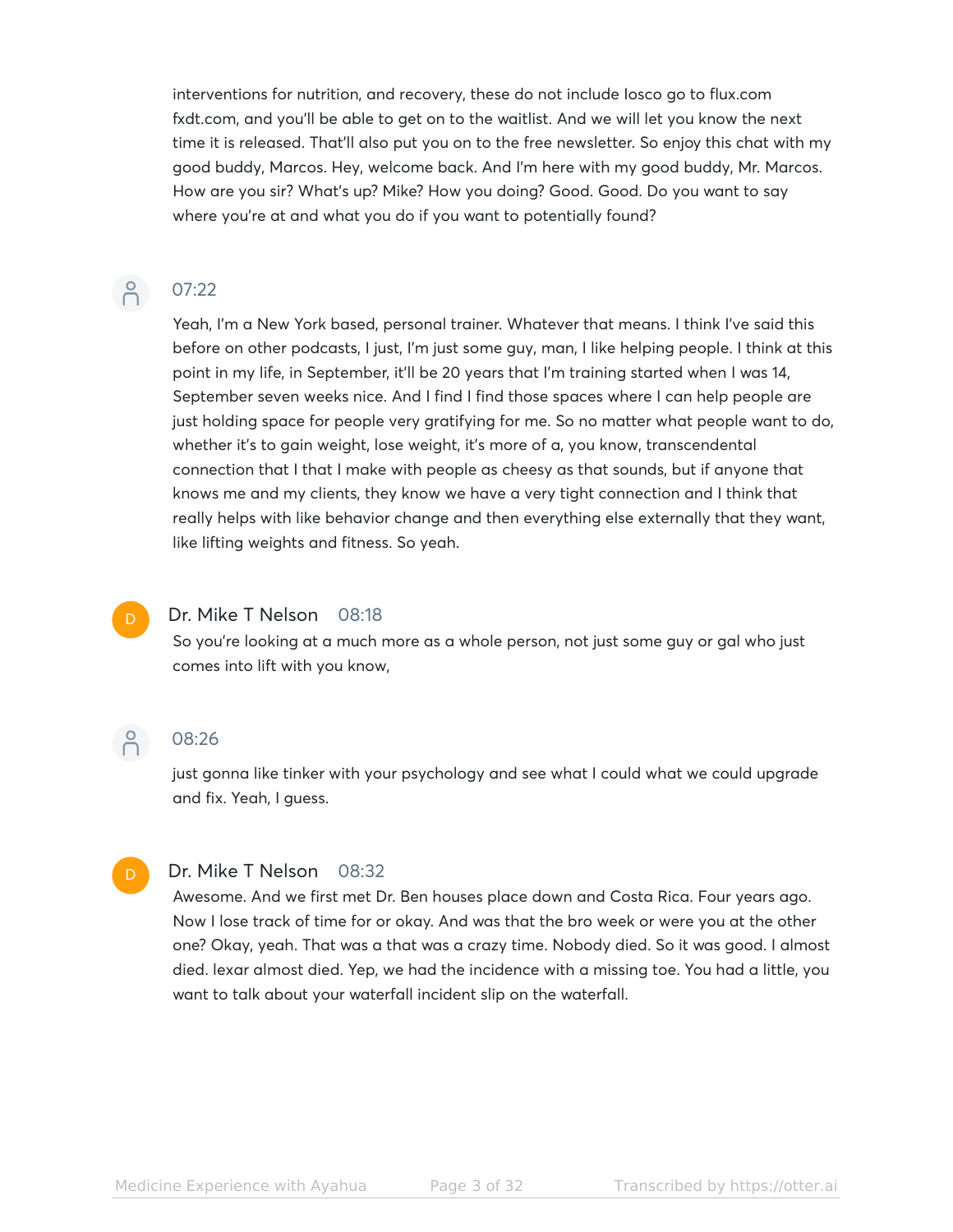

#### 09:03

I'm afraid of heights and deep water. So I figured, hey, I'm here with a whole bunch of my friends. So why not try to overcome two fears and one try to jump off a legend slip and just fell face first and sell a bunch of wet rocks.

#### Dr. Mike T Nelson 09:17

Yeah, and I was at top because I had been to that location before insane people almost fall and probably done a little too much. EMT stuff is did you see sea patrol for like 12 years. And all I kept thinking was something happens how do we extract people out of there? If something catastrophic happens and everyone's at the bottom? So I'm like, think I'm just gonna chill at the top and then I saw you go and disappear and I'm like, Oh my god, I was like oh shit. Cuz that's what everybody else thought. Yeah, cuz I couldn't see at the top. I could see you go off. I could see what happened then you just disappear and I was like

## P 09:59

as I was coming I was thinking I was like, How the fuck am I gonna get out of here? We're gonna ruin everyone's trip. Oh, no, get up.

#### D

#### Dr. Mike T Nelson 10:06

But you were okay. You got out on your own power you healed. I mean, Dave Roscoe came on to save my ass. But yeah. And you were one of the first people I had talked to you about just even plant medicines and things of that nature I had. Some other groups are good friends with Mike Bledsoe and kind of people in those circles who had kind of talked about it. But you're like one of the first people I met in, I don't wanna say more of the fitness circles, but that we just started talking about it when we were we're down there. And what I really liked is you're super supportive and very enthusiastic, but not like everybody needs to do this, like now type person, which really scares me



## P 10:52

to man need to I think a lot of the plant medicine, it's been like, so over sensationalized, it loses a lot of it's a, you know, I think there's, there's a lot of should be a lot of respect and reverence around these substances. And, you know, all it takes is like one celebrity after another, it's just like, sort of just like watered down and it just turns into something else.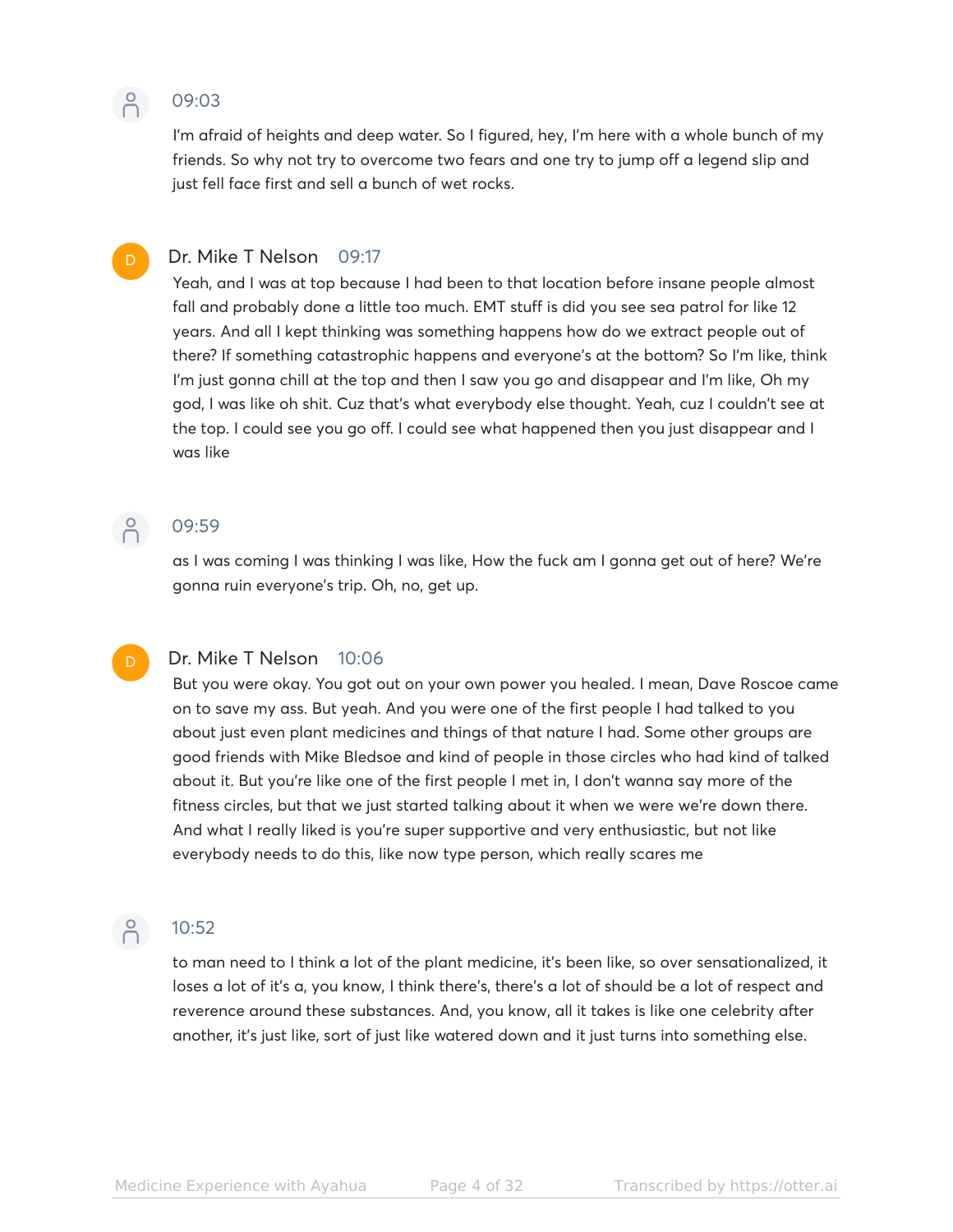#### Dr. Mike T Nelson 11:18

Yeah, do you think as I guess the popular maybe not the best word, but as it's becoming more popular? Is that something you've read about? Or what are your kind of concerns about it? Well, in terms of like resources, for sure.



#### 11:32

And you hear a lot of people like Hamilton, Morris, Michael Pollan's Barris talking about it. Yeah. Or it's just, you know, this is a very limited resource. And it's like something so sacred and special. It's like, for me, in my case, I thought I needed it to overcome certain things in my mind. I don't want to say traumas, but whatever people want to call it. And it was throughout my process, getting there the journey beforehand, where I really just, you know, solve a lot of those issues by my own division before the medicine. And that was pretty neat. And then when I drank the medicine, the first four times I didn't get shit. And by medicine, specifically, really? Yeah. What if one she just blew me off into like, the 100th dimension, which was one of the more aggressive journeys I've had on my wasco at this point, now jack, like, three dozen times. Oh, wow. I don't really the number isn't important, but just giving you like, you know, like the only thing And out of those out of all of those I've had like a handful that have been just out of this world. The rest have been somewhat pleasant, more dreamlike, but

### $\beta$

#### 12:49

so yeah,



#### 12:50

I think what's happening now is that people want this experience. And even now at the gym, you know, I try not to roll my eyes but you know, trainers like, Oh, you know, me a new client or their clients talking about mushrooms. You should go talk to Marcos, you know, man, my God, I went to this party last night and I was like, so cooked cooked up. I did like chocolate mushrooms. And it was crazy. And I'm just like, oh, like, that's not how you do it, man. What do you mean? I'm, like,

#### Dr. Mike T Nelson 13:19

that's completely different based on sudden setting. What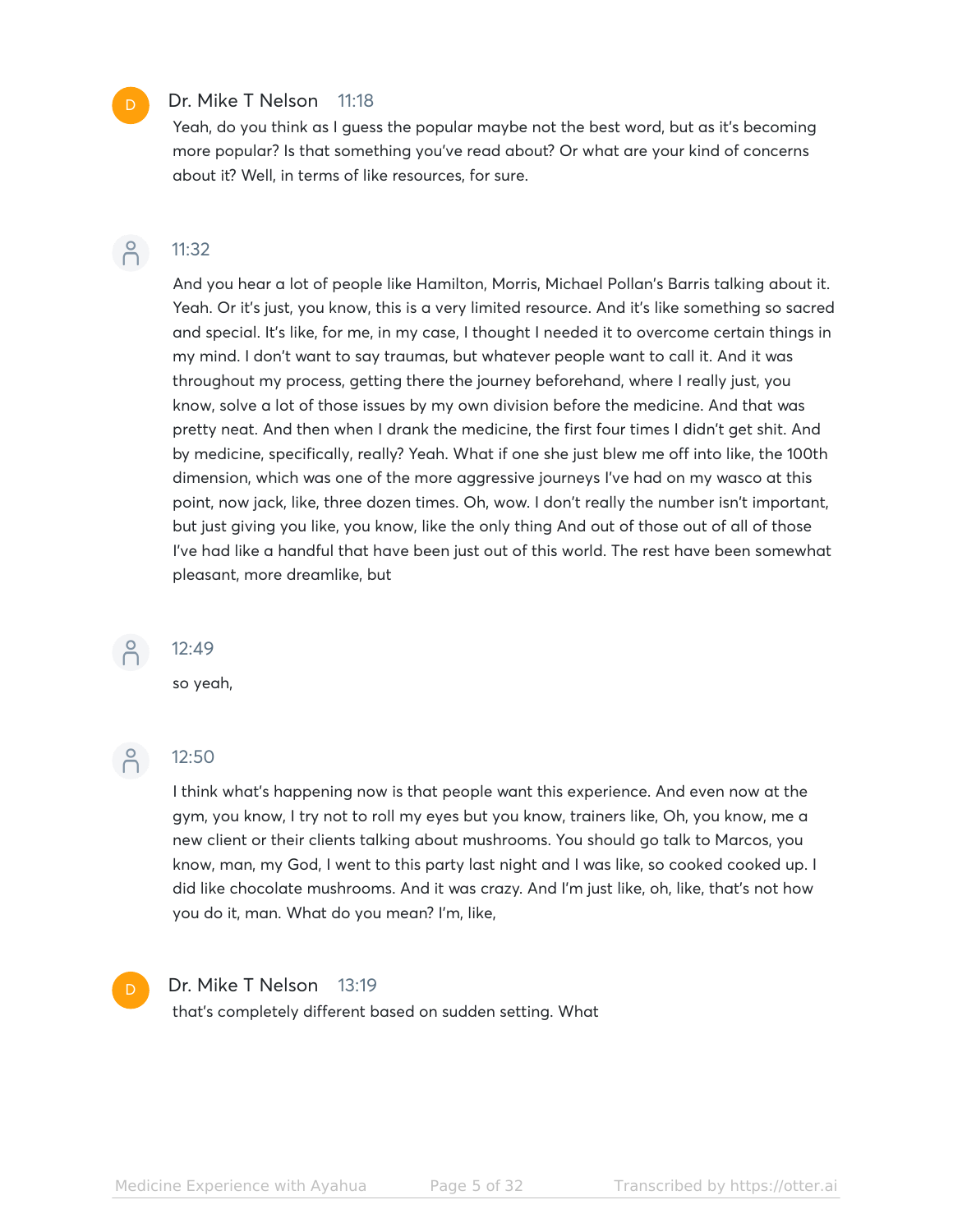#### $\beta$ 13:22

are your attendees? Sure. So Timothy Leary is the guy who came up with like setting setting right it was like I set my mindset, my mindset going down to Peru was like I have these things that I want to make better within myself, improve, get rid of certain things and just be happier with myself. So I had a mission. The setting went to this place called the way in and what else baru, which is all the way up in the mountains, really awesome, like, just mythical place. And that in itself is like, so magical and so special. You know, and I've also drank a yoga loft on top of a laser tag, and Brooklyn goes for the experience, which was exactly what I expected it to be. So that wasn't the right setting for me. But you know, when people are doing it, just like casual just to try it. I think that's very dangerous is it's not I can't pick off grandmas off the street and be like, Hey, lady, you want to go squat? It just wouldn't be just it's not efficacious. I think we're safe. Yeah, we tend to hear people having like weird, like, psychotic episodes, and I'm never doing that again. And it's just dangerous, man. It's not. You got to have a real concrete goal, at least in my experience, from what I've seen from other practitioners and people who have tried to

#### Dr. Mike T Nelson 14:53

do you think it's different going to another country because I was a historically Not in New York City, you know what I mean? It's much more indifferent in terms of environment, kind of where it came from, or doesn't matter as long as you have a good set and setting.

#### $\bigcap^{\circ}$ 15:15

D

So this is tough, because probably the most powerful shaman that I've met is upstate, was Upstate. And it was a very, she, she's just incredible. She trained, she's she people trained, which is part of the Peruvian tradition. And they run their shop very, very tight, awesome place, it's just great. They really emphasize the diet, which is another big factor. And as far as I understand, as other places do, you know, they somehow acquire Iowa from certain places. As like with any other plan, you know, it depends where I grow in who's grown. A lot of those intentions in itself go into the medicine on how they mix it as well. There's many different vines, they add different things. So I equated to like, okay, so you'd like to drink, let's say, you like Long Island Iced Tea. And we'll use this as an example because it has different ingredients in it. It's like seven different alcohols. So now I could go up to the best 100 mixologists in the world, you're going to get 100 different Long Island iced teas, despite it being the same ingredients. So there's a lot that goes into that, where you get it from what vine, what's added, who's serving it. And you know, what, did you follow the diet, that's a big, that's probably To me, that's one of the biggest ones, I find that in going to Peru. For myself, personally, I was supposed to do the diet two months out, and I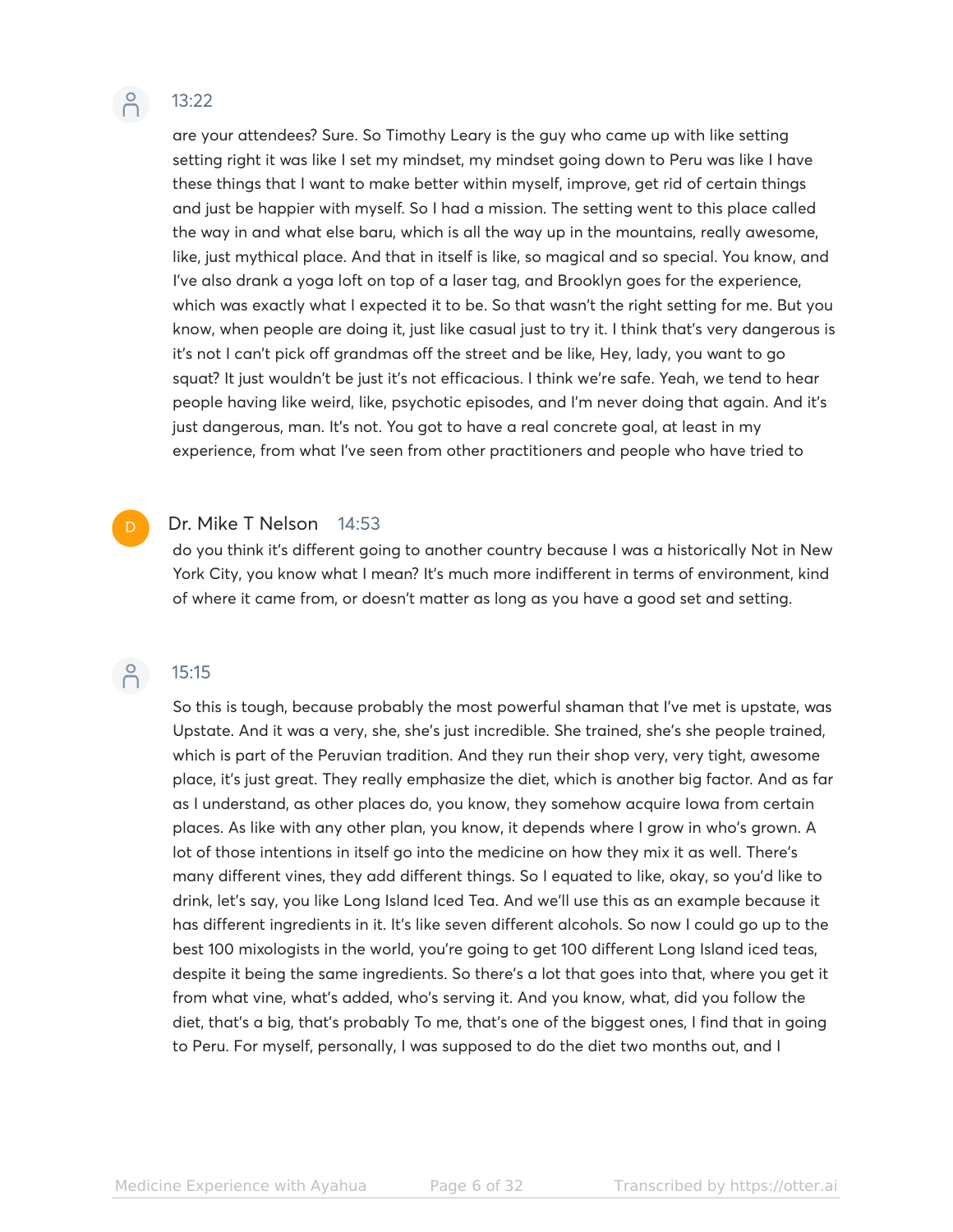started diet six months out because I was so like, hell bent on doing this properly. For the first time in my life, I was actually going to commit to something 100% rather than half assing everything as I normally do. So that was super important. Whereas, you know, I've, you know, there's you could join groups on Facebook, they're like, Hey, Mike, you know, just so you know, we're Friday 555 my time You know, there's I was gonna ceremony tomorrow night. Oh, it's not I don't think that's it. I don't want to say it's a waste because everyone's experience is very unique. And I think with with a more proper set with proper with a better mindset, I think people will definitely get more out of it. You know?

#### Dr. Mike T Nelson 17:50

So and you think why the first four times you didn't get much was there something different on the fifth time or just kind of the way it happens? You know,

## $\beta$

17:58

I think it was a pretty neat lesson for me and expectations. Yeah, I had been listening to a bunch of like, Alan Watts lectures I just listened to I didn't say anything. It's just,



#### Dr. Mike T Nelson 18:08

yeah, it makes everything sound amazing. You're like, Whoa, I can't remember when Vincent Price used to do the Scooby Doo specials. Yeah, everything is very like, you know, Oh, hello, Michael, you know, yeah.

## $\beta$

## 18:21

So what's his face? I don't want to talk a lot about like Zen Buddhism. And at that point, I had, like, done DMT some San Pedro before I did I, uh, so I was a little bit, or at least I thought I was somewhat familiar with, like, what to expect. But it wasn't until the fifth one where she was like, dude, now that you're like, let me go. I got you.

#### Dr. Mike T Nelson 18:48

So he went back to the same place five times in a row. Is that right?

## 18:52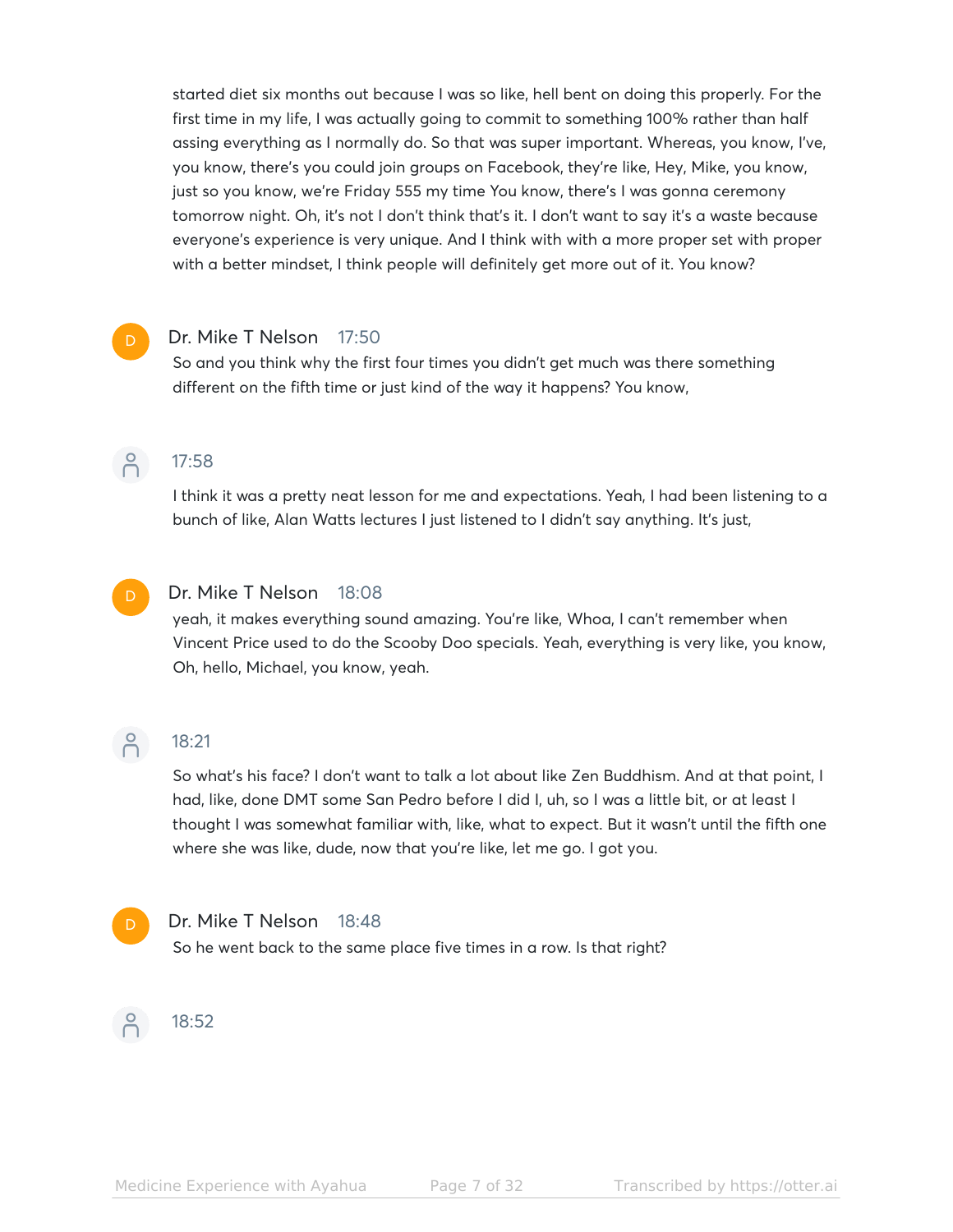Well, no, that time that I went there. I was there for two weeks. That was Thanksgiving. 2014 or 2015. Okay. So there you drank two days on one day off two days on two days off.



Dr. Mike T Nelson 19:11 Okay, so in a row kind of

### P 19:12

two weeks. And yeah, it was awesome. After I broke through, it was like, Oh, okay. It was very, extremely humbling, you know, because that's I think that's that was part of the lesson is like letting go acceptance. being patient. No expectations and then just complete surrender.



#### Dr. Mike T Nelson 19:33

Okay, what was everyone here? Yeah. And what was so different about the fifth experience then if you want to share it? I know sometimes people don't like sharing because it's a very personal thing.



#### 19:43

No, I'm okay with it. It was it was the most immersive psychedelic experience that I had up to that point where, oh, actually, something was different. I asked the shaman If I could play my own playlist, what happened was the first four ceremonies I was in a year with other people, like a dozen people. And you know, people would have like amazing experiences like day one, you know, some chick is like, Oh my god, I saw my mom, I've never met my mom, she didn't allow to give birth to me like this crazy shit. And I'm over here, like, oh, cool, I can't wait for tomorrow. And on the fifth day, I was just so upset. I was like, Man, this is like, core shit. And someone was like, Hey, man, you're like, really, like, just, you just need to chill. You're like, little bit. Want to take? And I was like, Alright, we'll do he was like, we're gonna do a private ceremony. And I was like, Is it cool if I play my own playlist and on there, I had like a whole bunch of like, different. I had some Clinton and Sal on there. Hans Zimmer, and a whole bunch of other composers that I really enjoy. And after drinking just one cup, because all other nights I was drinking three cups. After drinking one cup, as soon as I lay down, it was like, I literally just felt like I got turned into like this, like stardust. And I just blast off outer space where everything is made out of gold. So it started with a scarab beetle just shooting across and me following it into this weird journey of intertwining dimensions and whatnot. Hmm. Wow. So that was, that was pretty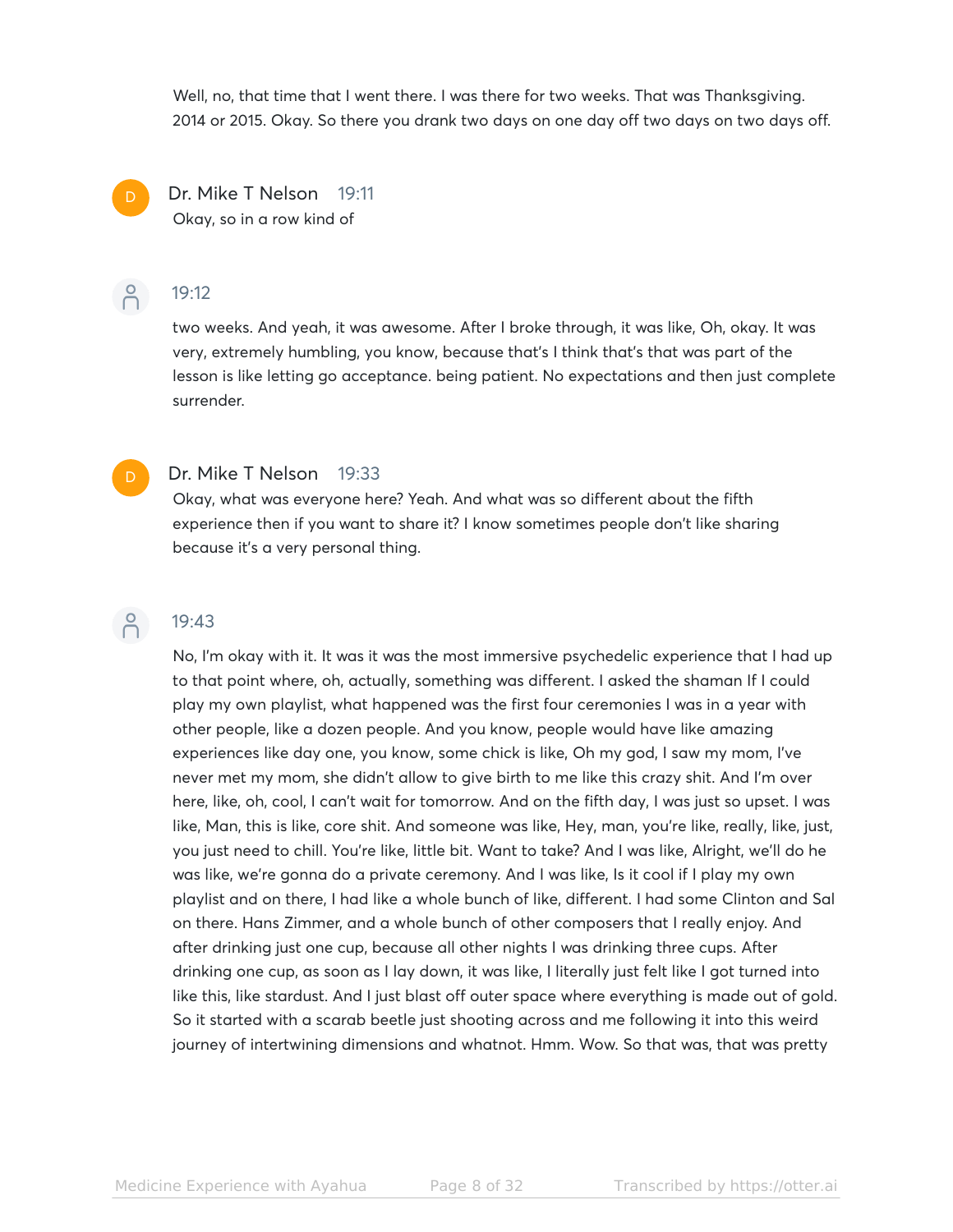neat.

### Dr. Mike T Nelson 21:23 What was your takeaway from that?

#### 21:27  $\beta$

D

You know, it left me with a with a, I want to say scary, but an immense sense of wonder and awe. You know, the fact that I was like, so insignificant yet significant. Like, I'm not shit, but I'm the center of my universe kind of thing. This weird, like dichotomy of, you know, how important we are to our current reality. But in the grand scheme of things, we're just a piece of, we're all the same piece. is beautiful. It was, as you know, a lot of these things very indescribable.

#### Dr. Mike T Nelson 21:59

Yes. And you just try to hold on a second, you get so many lessons, and you're just trying to like grab onto sand and just take what you can with you. But now that I've done it a few more times that like sense of family, family family already that comes with it is just awesome. And at time, most of the times it feel safe, other times get kicked in the balls when you when your intentions aren't pure. Can you maybe controls not the best word but feels like as you've done it more you can kind of guide the experience a little bit more or not so much.

No, because



#### 22:43

22:40

you know, I also think because of our our physiology, like you know. And what we eat has a lot to do with it if you're fasted, you know, so I could drink the same brew fasted three days, nothing happens a breakfast, even if it's a vegan breakfast, the next day, and you know, even if you have like coffee or whatever, I feel like that changes the whole experience. So trying to control that is just, I think, a moot point. Which is why I have so much respect for like, proper guides and like shamans or anyone who's in that field, because it's the hardest thing I'll ever do. I don't know how you could drink a cup and then like, guide, you know, a dozen to two dozen people. While you're singing playing egos, like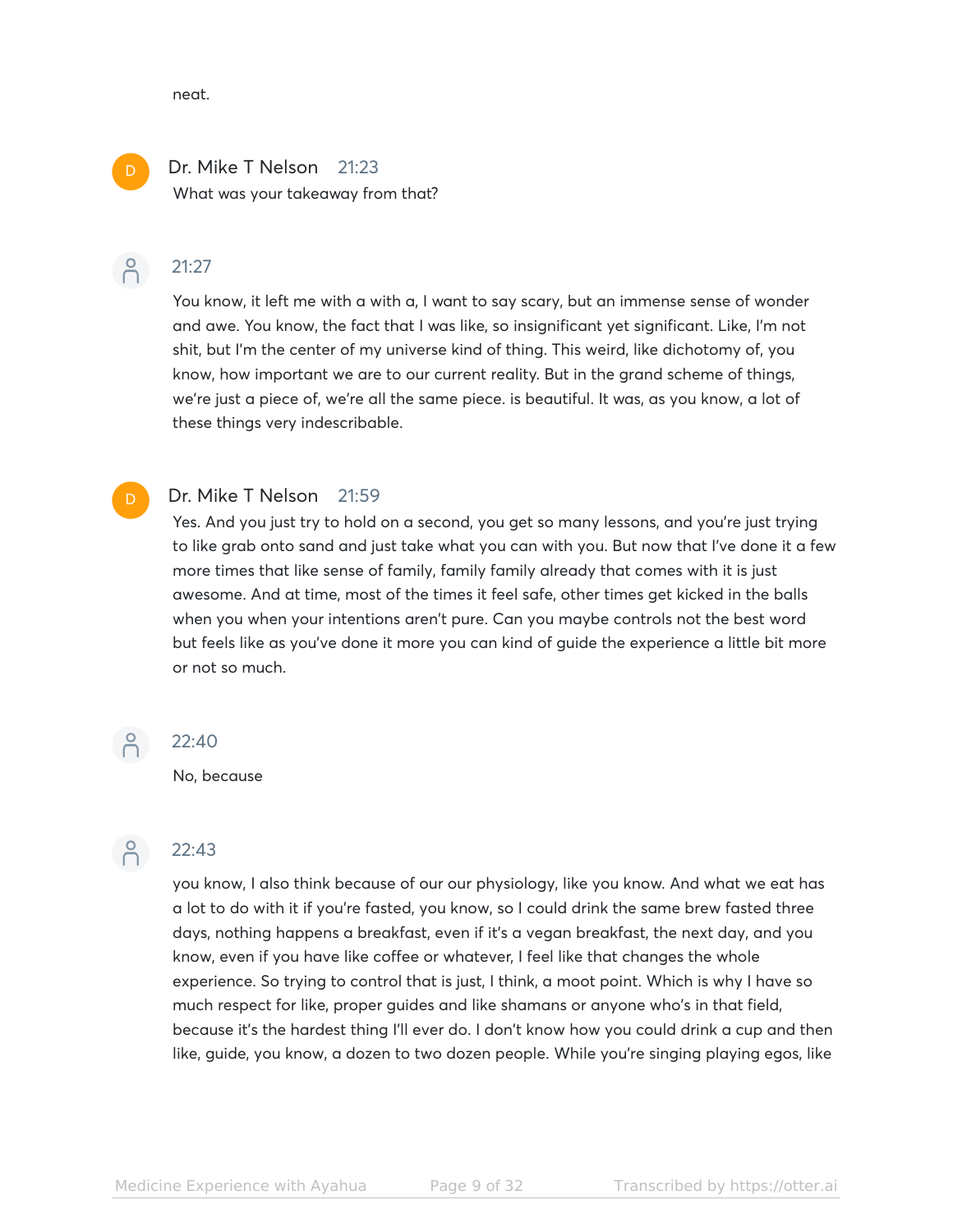### 23:29

just or instruments. it's mind blowing to me. I'm not I don't think I'll ever be at that level.

#### D

 $\beta$ 

#### Dr. Mike T Nelson 23:36

Yeah. Yeah, it's a it's a different level. You mean in the shaman that we went and worked with? After having an experience, you're like, I was talking to a buddy of mine on the way back, we went to talk to her the next day. And we're both like, I would love to see how she sees the world. Because it isn't how I see the world. You know what I mean? And it's just one of those things that's hard to describe. You know, it's just the things that she would say the things that she picked up on, you know, the interactions it was, yeah, it was pretty crazy.

#### $\bigcap^{\circ}$ 24:16

D

## I think some people are really just born for that to like to serve the medicine and it's just I think the word shaman is also losing its potency now because it's like, you know, you meet a guy who's meant to Burning Man three times better and like two tattoos. Sherman bro Chapman. Come to my penthouse. I'll give you some I Alaska. Which Hey, me, he may as well be like the most powerful dude on the planet. But chances are really, you know, you go somewhere to like Columbia and it's like, dude's over 100 you know, Centurions certain medicine that are just like, Hey, man, I don't even know is the best I can do and you're like, Okay, you just serve 50 people.

#### Dr. Mike T Nelson 24:57

Yeah. Yeah. I wonder if that To just become so consciously or I should say unconsciously competent, right? It's like asking Michael Jordan to miss a free throw in his prime. You know, it's like they know what they're doing, they can execute everything. But if you were to ask him to try to explain what they're doing, it's probably so subconscious at that point. I think it might be difficult. I agree. I agree. So your journey? Yeah, it's a little bit of a longer story. But I ended up going down to Costa Rica, and the sorrow went down with some other friends. And my wife, Jodi came with me. And she's fine with me talking about it. And it's one of those things I had looked into for quite a while, probably five or six years, you know, spend reading, I'm a weirdo. So I didn't look at much of any of the trip reports, or any of that kind of stuff. I just felt like, for me, that wasn't helpful. If someone had a story about it. I listened to their story, I thought it was super interesting. But to like random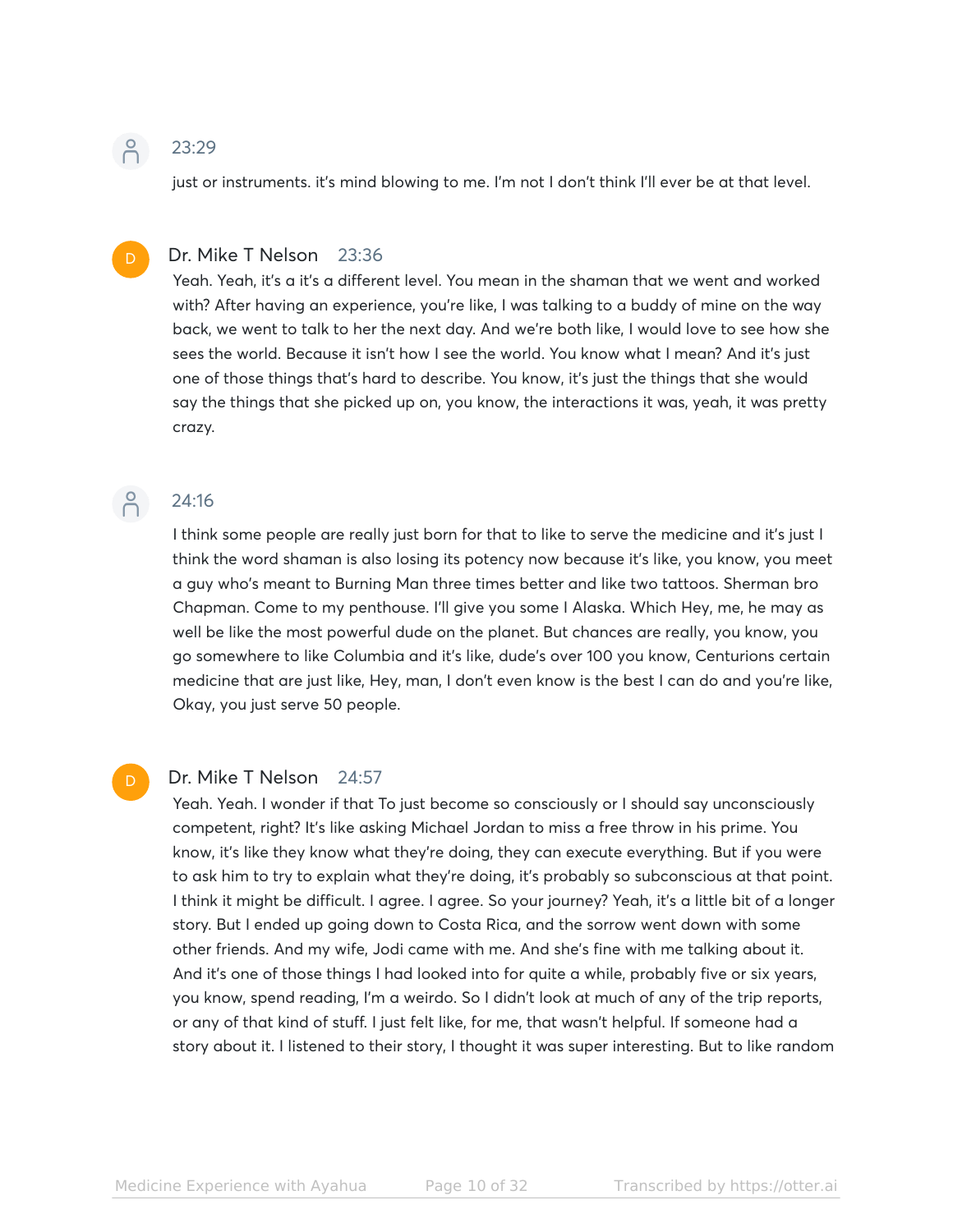people, I didn't know like, their experience, I just wasn't that interested, because I didn't really know how it would benefit me. And I was afraid if anything else that may negatively biased me subconsciously. So I, I just didn't really read any of those I read, you know, go figure primary literature, you know, what's in it? How does it work, that kind of stuff, which doesn't really ever prepare you for an experience, but the biggest thing I wanted to know is based on the actual literature, you know, what are the risks? How do you mitigate the risks, you know, what are the potential upsides and I'd read about, you know, LSD and psilocybin and stuff because someone David knows, work and, you know, Imperial College of London, where they, you know, those people and stuck him in an MRI, and you see, like, massive changes to areas of the brain, like the default mode network, and, like stuff, we had no idea what's really going on before. So to me, just as a, something to understand neurosciences is super fascinating as a research tool also. So, so did that and kind of the plan in my head was, at some point when the time is right, maybe start with the small dose of psilocybin mushrooms and, you know, kind of gradually go up for you know, from there, and I wasn't in a huge hurry to do any of that, per se, that use cannabis. But, you know, still pretty mild compared to a lot of people, especially with edibles. Like the highest dose of an edible I've ever had is like 15 milligrams, which, for some people is like nothing. Um, and we had the opportunity came up, some friends of ours are going down to Costa Rica, we had a business meeting down there. And so like, Hey, you can stay after for another day, you know, we all did it. Last year, we went to this place, and they kind of checked out and I was like, okay, and the people in the group are very analytical, very precise, especially what they were doing and based on some of their past careers, one of the guys being in high level tier one operator in the military. So I'm like, Okay, if, if they're okay with it, they've already did it, and they're inviting us as an option to come back wasn't required, then, okay, that's a pretty good stamp of approval, right? if something went bad, or you didn't really trust anyone, you sure as hell are not gonna invite your other good friends you're doing a business project with to come down and be like, hey, let's go do this thing. And even then, I was like, Ah, man, I don't know. Like, I didn't want to start with Iosco, That, to me was still pretty freaky. You know, just based on the handful of experiences I've heard from people. And so God, I talked about it. And the more I thought about it, like the only reason I wouldn't do it at this point was, I don't know what I would find, right? There's always that nervousness of like, what were you learn? Maybe it's something bad. And the more I studied, I'm like, oh, doesn't really ever a bad trip, per se. There's unsafe trips, and there's a lot of shit that can go sideways, especially after having done it. Oh, boy, there's a lot of shit that can go sideways. On I'm like, okay, so we talked about it. And I was like, yeah, let's, you know, I also think about if I flash forward into the future, you know, four months later after everyone's done it, and I didn't do it what I regret not doing it, especially having had the opportunity there at that time. I'm like, Yeah, I think I probably would have regretted it, you know, so I'm like, Okay, so that's probably good info to do it. So we get out there and we had done combo in the morning. So read this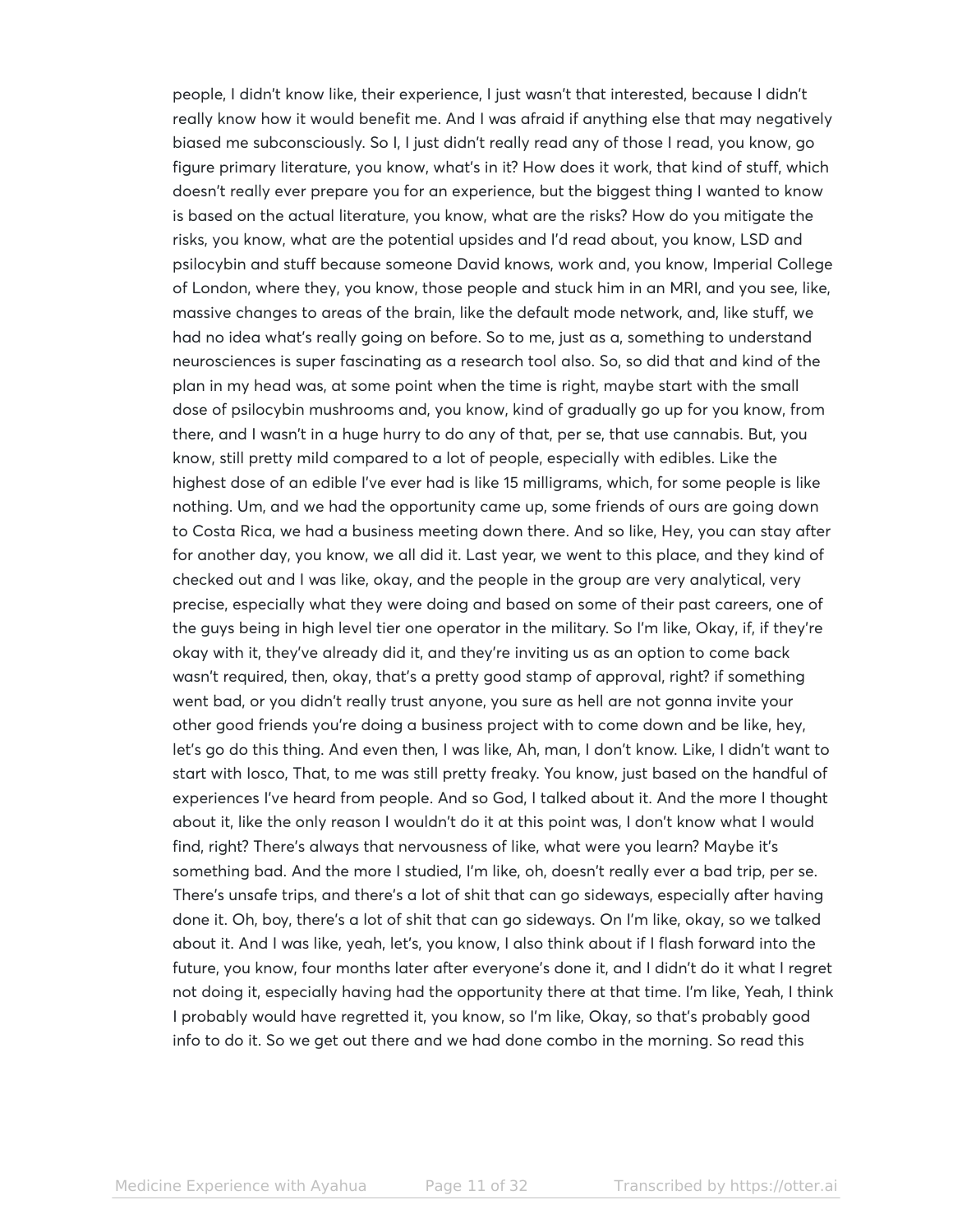great place in Massaro, it's actually combo casita. And we go out there we have all the groups data at this opposite house, just overlooking the jungle, beautiful place. And so they took like three or four people at a time to do combo. And so we didn't really, I didn't know much about combo at all. I asked the facilitator, they're like, well, we recommend you do combo in the morning and then do the Iosco ceremony in the evening. So I'm like, okay, whatever. you recommend that sounds good that people are like, Yeah, we did it last year, it was good and like, Okay, so here's your money, sign up, walk over there. And even then I was still in my head. I told God, I'm like, if I walk in, and the shaman is there for the combo ceremony, which she was, and every fiber of my body is like, nope, this is a horrible idea. I'm like, here's all my money. I'm out. So like, even up until that point, I was still like, if I'm not, you know, feeling secure about this, or, you know, 100% sure that they have the best interest of the group in mind, then keep my money, I'm out, I can make more money, I'm not worried about it. So we went in, and she was super nice, super great. And combo for people don't know, is, I don't know if it's really considered a poison, but it's a peptide secreted by a frog. And you put a burden like three, three holes, sometimes more in the side of your arm, typically, like into another locations. And they apply this, you know, peptides in there. And you have a pretty strong reaction to it. When, when we got there, I didn't know anything about it. So we're getting ready and there's a practitioner that sits next to you. The shaman comes over and she looks at each person and she's like, Alright, take your shirt off my guide. She pokes on my shoulder, and she tells the apprentice who was there next to me who was administering it. She's like, yep, closer to lymph nodes make strong. I'm like, Oh, that's, I don't know what this is. Might be a bad idea. And so we're going through and doing it. They'd put it in some eyedrops. I don't know if you've ever had those before. Oh, you did? Yeah. Yeah. Oh, cool. I have not done that. It burns like hell. It's like I dropped the burn. Like how you supposed to help with vision. And I don't know what all but I'm like, Okay, sure. Whatever. You know, I did. I'm just like, I'm whatever you think is best I'm in. And then they did ropey which is Oh, yeah. Yeah, like, yeah, I've done that. That is not fun. That was intense. And this is before the combo. So to give you the eyedrops, you're sitting out, you're looking over the jungle, they do the ropey, I can't remember which order it was in. And all of a sudden, this tobacco goes up your nose, they're like, okay, don't inhale, it, just just let it hang out there. And you feel like this immense burning, your eyes are watering and felt like someone stuck my head in a vise and was just like, trying to close it for about five or eight minutes. And while this is going on, the two other people had started just a little bit ahead of me, I look up and the guy in front of me, all of a sudden just turns white and just just pass the straight out. I mean, he was sitting down, he's on a bad, you know, nothing, nothing bad happened to him. And then all of a sudden, I see the guy to the left and me this is right before they do the burn for the combo on me. And he starts looking funny. And he sort of you know, crawls over to his side. And the apprentice who's next to me, she's like, okay, when we do this coming up right now, just don't pass out. I don't want you to pass out because she's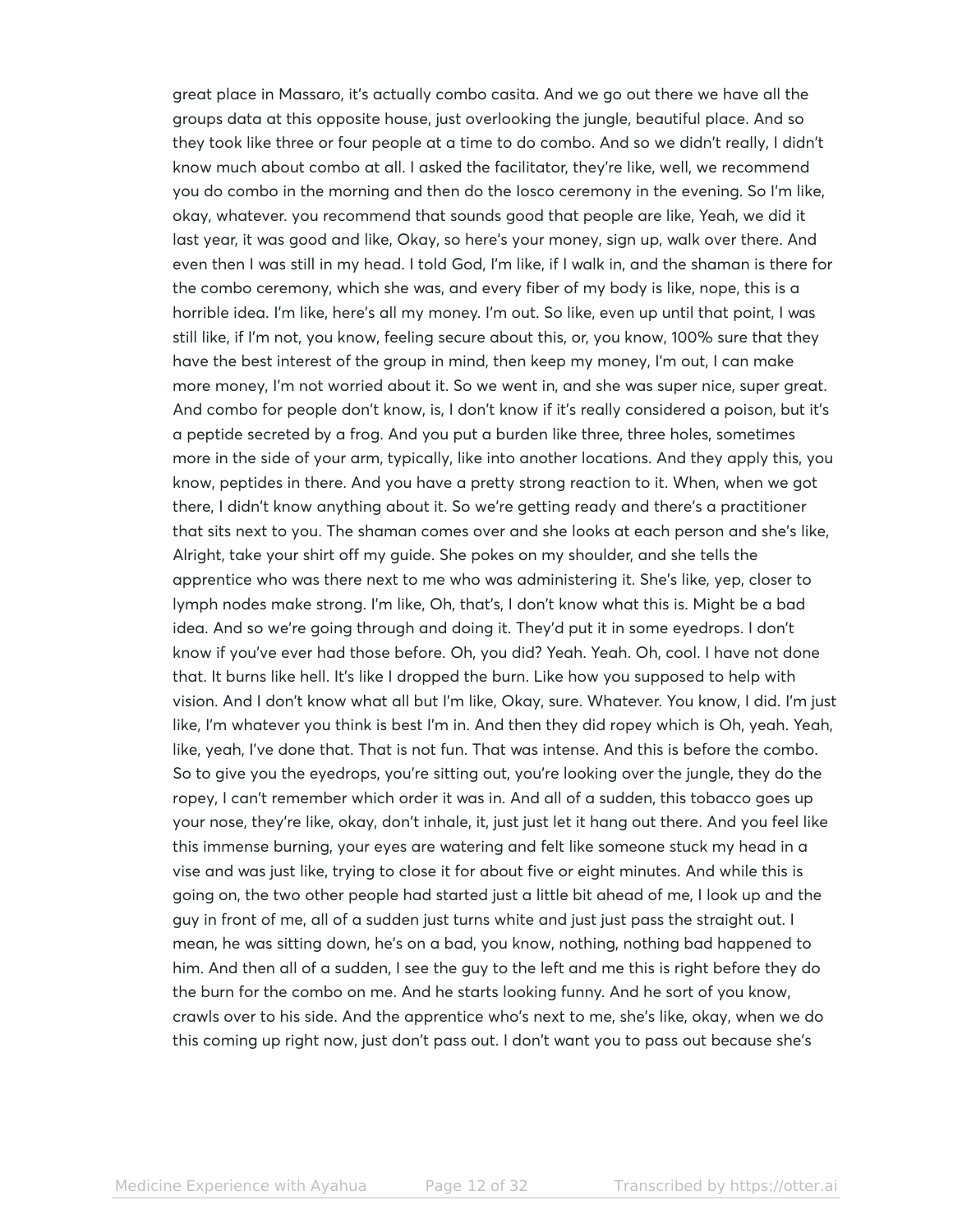getting nervous as people are just, you know, in there dropping like flies. So they, you know, burn the three little holes in your arm, and they stick it in the basically the burn hole. And that's fascinating. Because if you if you because in my brain, I'm thinking about why are they doing this? Why are they burning your skin? But the more I thought about him like it's actually kind of a no, it's a perfect but a brilliant delivery system. Yes. Right. So now you've got three entry points. You're going literally right into the bloodstream. It's very fast acting as you've had it done. And initially, you just feel this warm sensation coming up. And then all I felt was this super intense pressure. Like I can feel warm. I looked down on my skin was turning red. I just feel this sensation coming all the way up, man, they keep going and she's like, okay, just let me know, don't don't pass out. And I remember seeing like, okay, the world is about the size of the pinhole right now. A couple minutes later, and she's like, Okay, that's enough. And then literally as soon as they wiped it off, like everything like started reversing almost like instantly. Did you Berge I didn't, the people the two other guys did. So they also give you this papaya juice to drink and there's some other things that go on. And I didn't feel nauseous like at all, which is crazy because the guy in front of me threw up the guy next to me, threw up the shotgun goes over to the guy next to me and she looks and he goes up parasites. It's like what he's like yeah, you have parasites. It's just pointing to this stuff he had, you know, thrown up in the in the bowl. I think why they do combo is that initially people will purge they would throw up during the combo ceremony so they probably don't as much in the evening. I didn't have any of that. So I don't know if you did your condo. Oh, I threw up. Yeah. Which is super common, I guess.

 $\beta$ 

D

#### 35:07

Yeah. Or just feels like volcano. And it's just, it's crazy because I've done some. I've done a whole bunch of happy. Oh, and the last one that I did recently, which was when the Colombian shaman was the wildest version I've ever done of it. As soon as I was doing it with my brother. And I see my brother going through it. It's his first time doing her band. It's like, at this point, I've done it a shit ton of times, and I'm just like, Yeah, man, whatever. Like you're just like, you just breathe. Just breathe. You're fine. And I just see my brother's face just like swell his eyes coming out of every pore all barely breathe. And I'm like, dude, like, relax.

Dr. Mike T Nelson 35:46 You know, puts the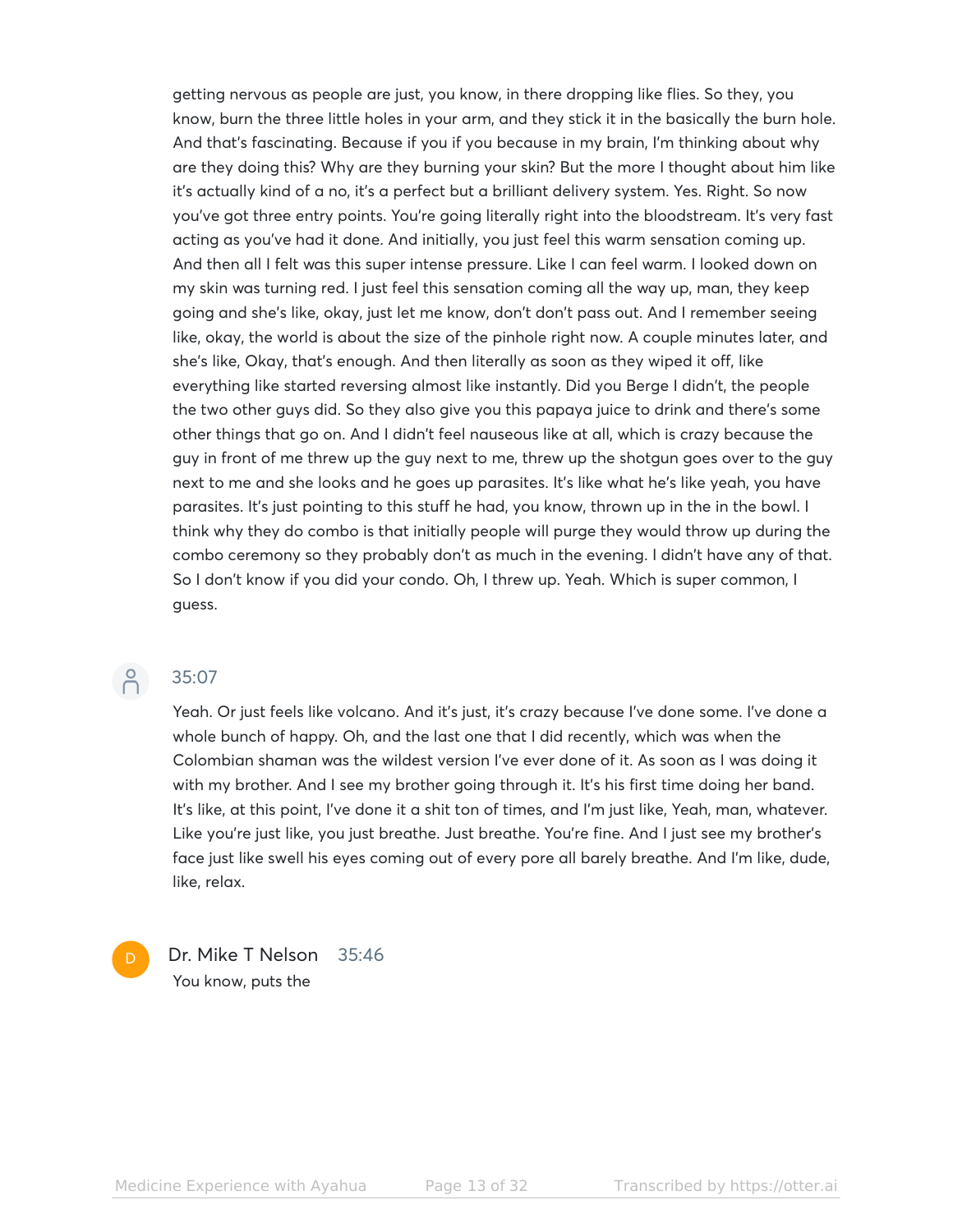### 8 35:49

the pipe in my nose and just blows through it. I thought someone shot me in the head.



#### Dr. Mike T Nelson 35:53

Yeah, I was getting deeper into



#### 35:55

my own shit. I was worse than my brother just saw for one nostril.



# Dr. Mike T Nelson 35:59

Oh, wow.



D

### 36:02

So yeah, I can't believe you did all three in a row. I'm curious. So curious about some hunger.

#### Dr. Mike T Nelson 36:07

It all happened in such fast succession. I can't really tell you what was different from each one, you know, because it was all kind of part of the ceremony. They did. But after we had we were hanging out at the house. So Jody had her experience, which she's like, yeah, and part of it. I had to, I had to get up and use the bathroom. And so I went to use the bathroom in my face was all swollen. She's like, I looked like a frog. And they're like, Oh, yeah, that's just frog face. That happens. Oh, yeah. You know, because you get like a reaction. You just get a lot of intense swelling from it. Like, I didn't have to use the bathroom. I think that would have freaked me out quite a bit. Yes, we went to I can just hanging out at the house. We were the last group to go through. And I watched a sermon it was at night. And it wasn't anything to do in the house. I didn't bring my computer didn't really bring my phone because I was like, well, it'd be good time just to hang out with people. I didn't really, I guess I was more careful about what inputs I wanted to lead in. I'm like, this would be a great time just to relax to unplug. I'm not doing any client stuff. They know I'm off the assistant coaches working with them. I'm not be contacted. Nobody can get a hold of me anyway. And I'm like, I'll just probably journal a lot. You know, I brought a book to read maybe if I get really bored. And so I slept for a while read. I had all these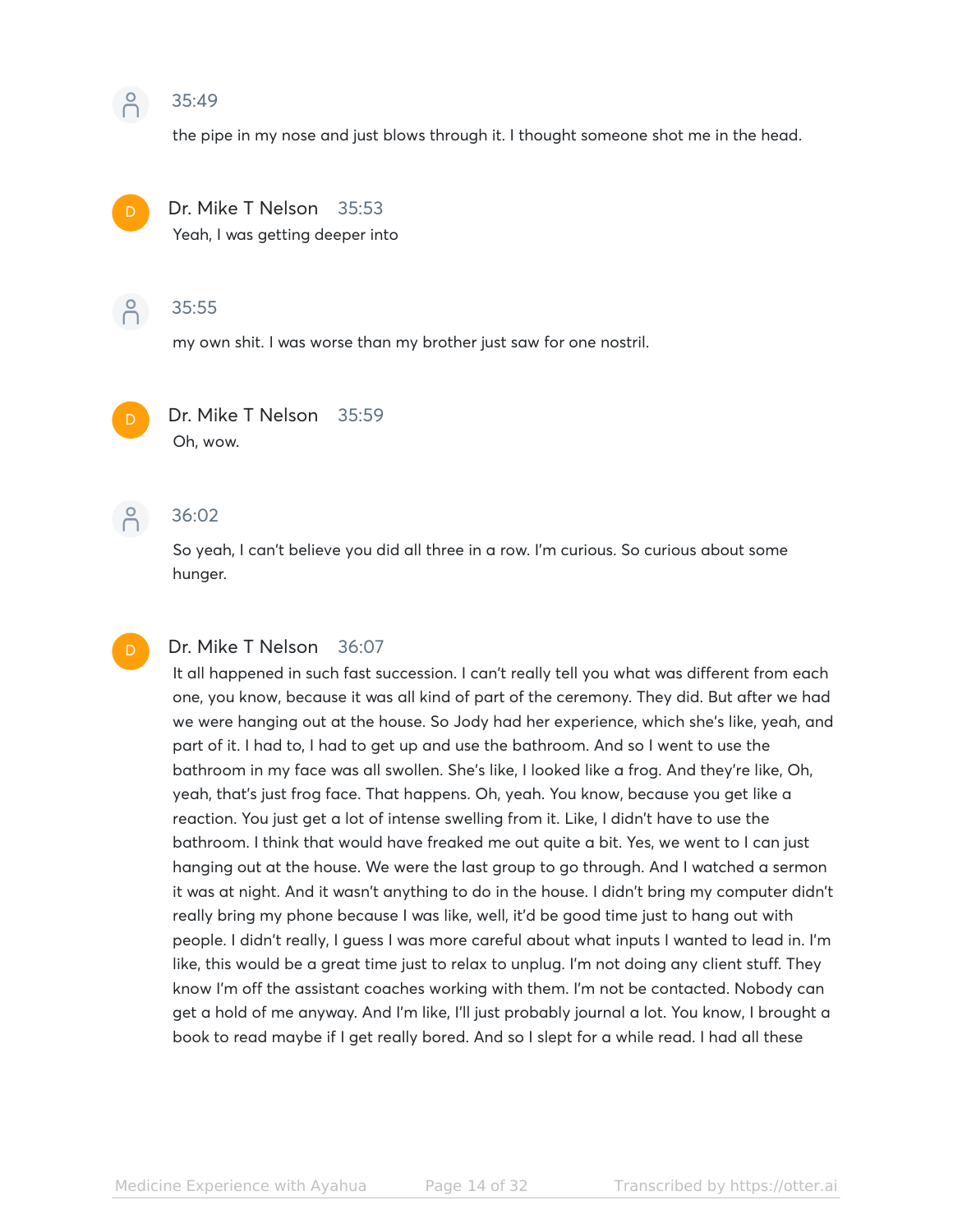plans to like write all this stuff out of my head. I wrote nothing. Like nothing, which is very odd. For me. Jodie was super tired. So she slept almost the whole afternoon. Just like I've never felt that calm in my life is weird. And it's great. Because you're in a beautiful environment, you're hanging out at a house overlooking the jungle. And I thought that was super weird, right. And that kind of happened to everyone in the group. Like they were all super much more quiet and reserved, but not like spaced out or anything like that, like everyone was still very present. But they it didn't seem like the outside world was bothering people as much. Everyone's focused for ceremony. Right? And that could be a part of it, too. You know, because the couple of people had done it the year before. A couple people had not. So it was this mix of people who had done it and people who hadn't done it. Did you feel kind of weird and more clear after doing combo?

 $\beta$ 

#### 38:27

Definitely weird. In the first part clear. It probably took me like an hour for me to feel clear after

#### D

#### Dr. Mike T Nelson 38:36

Oh, yeah, you feel miserable for a while. There's no doubt with the wrap. Hey, I at least this last time that I did it it. I think if anything was probably like too strong. I feel like it's sort of like really sort of encroached on my eyes ceremony. Because it was like this was like, right before I Oh, okay. I was like super jittery. Oh, yeah. I was like, Jesus, I was just like, we just hung out the house. And you know, you're usually fasting by that point. So yeah, like a little bit hungry. But I'm like, Yeah, whatever. And so we go over in the evening for the ceremony. And we get in, and the shaman was there. It was interesting to see just the different icons and stuff that they had. So what we did is a form of called demain. So DNA is from Brazil. It's a I guess, maybe church isn't really the right word, but it's a religion down there. And one of the things I was super concerned about is what you had mentioned, you go to different places, they may put something extra in the iwoca. It may be from a different line, they may brew it differently. And I kept thinking in my head, I'm like, okay, so if all these crazy tourists are coming down for this, and I'm some unscrupulous person, and they're all expecting This expectation right everyone wants to feel like they got their money's worth. And part of the culture around it is people purge and people throw up. So I had heard stories of people putting, you know, tobacco and other things in I wasco to make sure people purge and make sure they get their quote, unquote, money's worth. And so that kind of worried me a little bit. I'm like, I don't know, if they want to have other stuff in there. This particular branch, they just, you know, they just use quote, unquote, pri wasco, which isn't really anything per se. But they don't really add any other additives. And that's where they get it from, it's cooked for like seven days and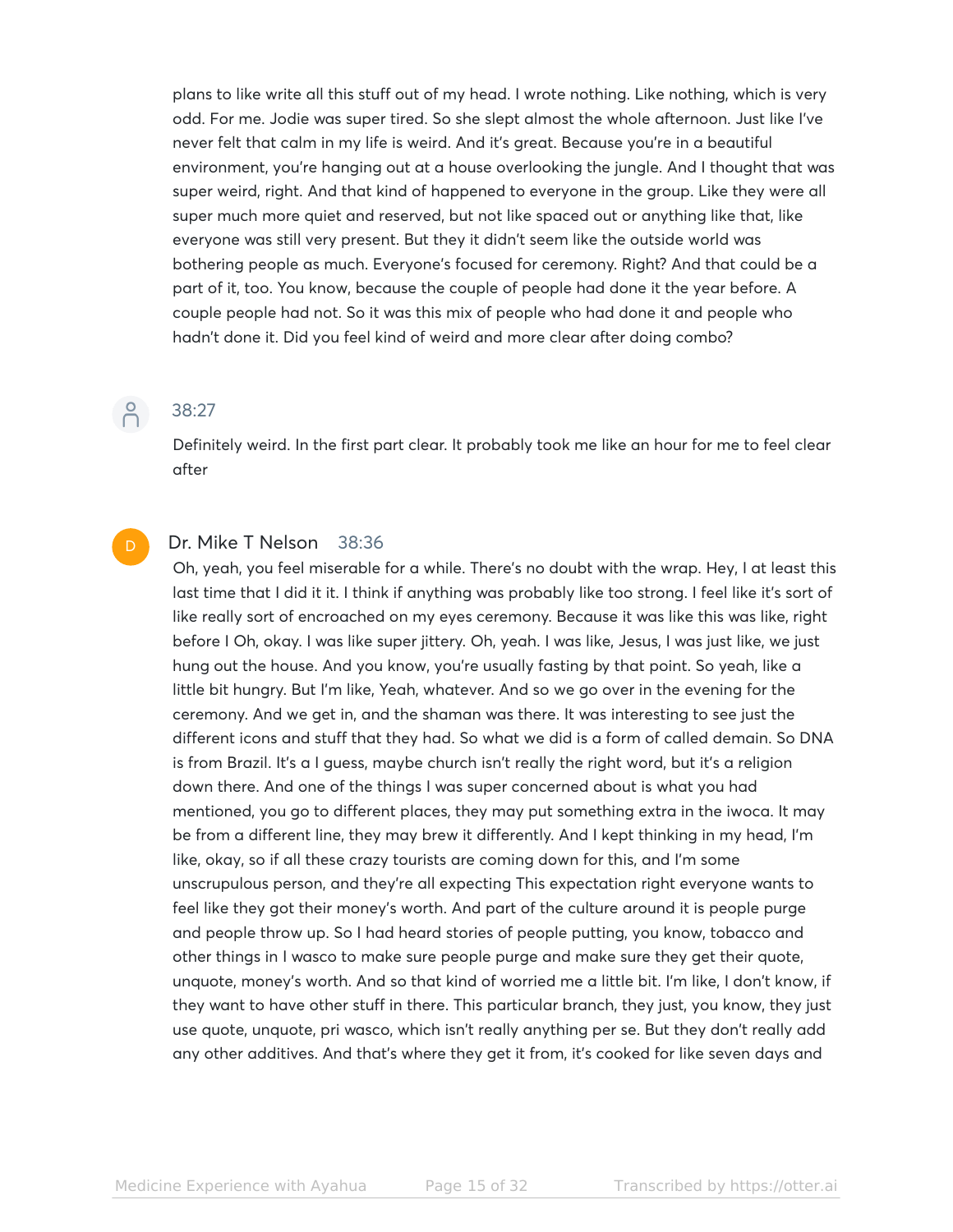people this whole process that goes with it. And I felt better knowing that okay, at least, it's coming from a legit source. I'm in another country, it's not illegal down there. I don't have to worry about some shady character trying to import God knows what like across the border and all that kind of stuff. And we get there and there's just, you know, symbols of like Jesus on the cross, there's this crazy looking frog, just all sorts of different symbols, there was a Buddha. And I remember as a ceremony was starting looking at this this frog, and thinking, don't stare at the frog, you're gonna have like dreams of like crazy frogs coming after you and stuff. So I was like, trying not to look at the the frog per se cuz I was like, paranoid, for some reason, there's gonna be frogs and my dreams. The place was set up interesting was super small. There's maybe only 1234567 people that did it. They had, like at least five or six other assistants, they called guardians. At first, I was like, why do you need so many people for this? And actually setting stuff up? You know, this is how much I know. Right? And as she's setting stuff up, she's like, okay, you two guys over here kind of by this door. And it says open air complex with the pool. And it just faces the jungle. So there's no other than the main door, which is another side, there's, unless you're scaling up a jungle foot wall, no one's coming in from the other side. But it was nice. It was very open, like you felt like you're kind of sort of in nature, but kind of not. And there's two other people on the other side, Jody and another person were there. And actually setting stuff up. She's telling the Guardian, she's like, okay, you watch this right side, and she had stacked most of the people on the right side. And she had everyone on the right side, except for one other person on the other side, then I'm on the right side. And there was this guy, Rob, who was right by the this kind of open air doorway. And I asked him, I said, Well, what what's your job, he's like, I kneel here, and I protect the space. And he was very serious, like, super nice, dude. But he was had this kind of serious look on his face, like he meant business. And I'm like, that's kind of weird, like, Who's the hell's gonna scale through a jungle and come in in the middle of the night. And I thought it was kind of weird, but I'm like, whatever, you know, they're doing their thing. So they started the ceremony, and we pick up little cards, we read the card, and it's like, communion normals. So the first person goes up, first person for my group goes up, you know, she gets iwoca drinks, it sits back down, next person goes up. So we each go up in succession, one after the other. And they're playing music, they're, you know, having all sorts of stuff going on. And then all of a sudden, the first person just starts crying, and just sobbing. At this point, I'm still, you know, kneeling, and she's kind of going through stuff. And then all of a sudden, the next person, she starts losing her shit. And then all of a sudden, you hear the third person go, and I'm sitting here going, Oh, it's like being on the ocean, seeing the tidal wave coming in. And I know about how much time was separated from when they got, you know, the first dose, and there's a guy to the right of me, and thinking, Oh, shit, here it comes. Okay, just just breathe, you know, it's gonna be fine. It'll be cool. Everything is safe. You know, don't worry about it. Again, next week is like super quiet. Nothing happens. So all of a sudden, an hour later, I'm like, Oh, I don't feel anything at all. Like, the whole left side of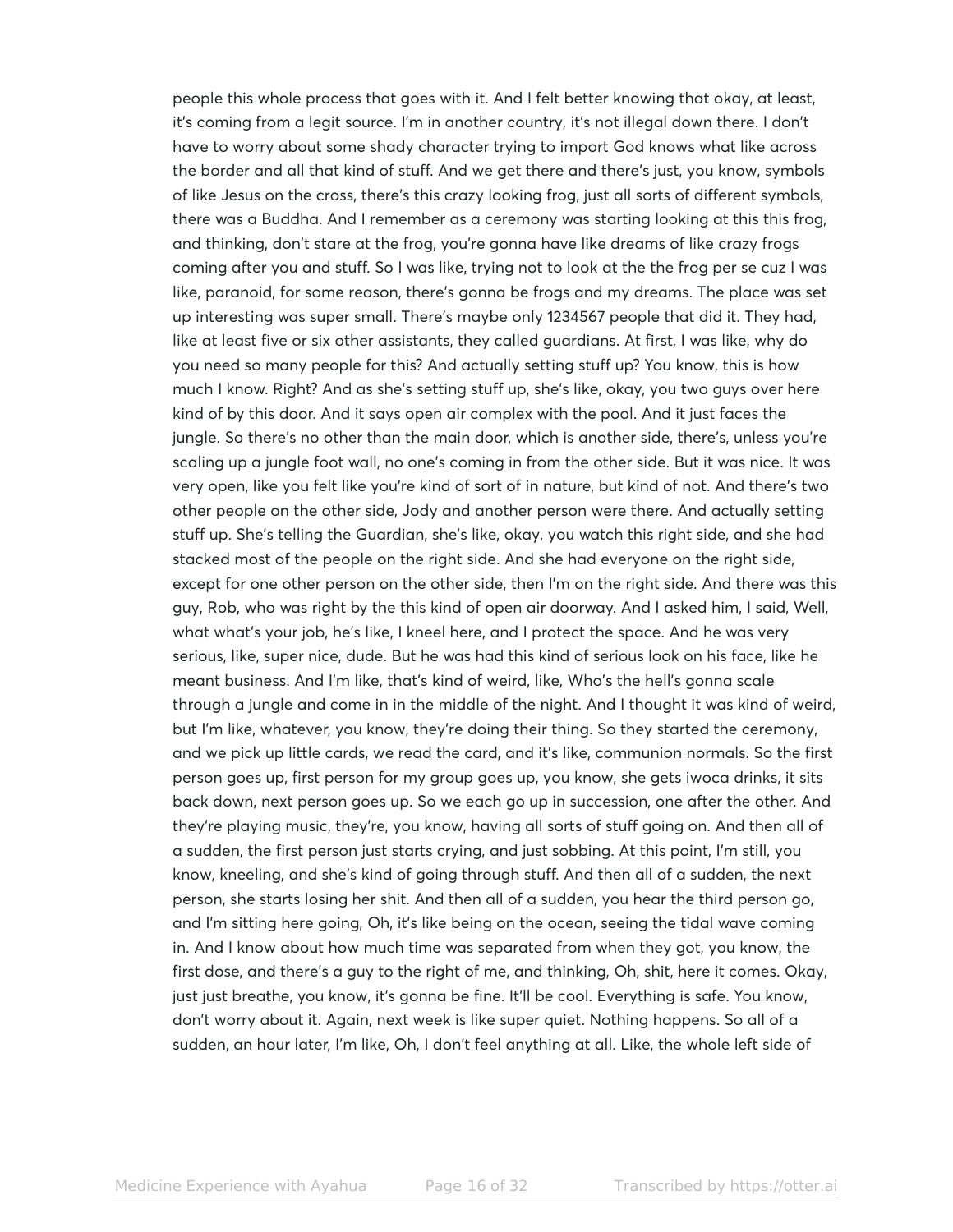the room is like super quiet. And you go up, she's like, Do you want another another cup? I'm like, sure, whatever. I don't know. You tell me like I'm here. You guide me. She's like, sure. gives me another cup, my great. And the second person, just all of a sudden, if you ever heard the sound of someone choking on their own vomit. That was the sound that she made, which if anyone's heard that your first thought is like, Oh, definitely very fearful. It's like the only time in the whole ceremony. I was like, really freaked out. And so everyone is honor like instantly, and the shaman is holding her and she's going, come back to your body come back to your body. And the guy next to me is an EMT. He stands up and stops like halfway. I'm going there's people there helping her. You know, I don't know what's going on. They got it under control. I'm not messing with the ceremony. And that was like the only time I was like, super nervous. She's just going through just a lot of shit. I'm like, holy man, I've seen some shit boy. Yeah, like yelling shrieking, almost like an exorcism. That's what if you didn't know anything, you would swear that's what you were seeing, right for some people. And I was like, Oh man. And so the person next to her she's here start sobbing. And she comes around again, this is like, right before I got my second dose. The guy next to me is like super quiet. He had, you know, laid back down after this event. She goes up and she goes, are you you know how you doing? He's, she's like, do you want a second dose? And he's been like, super quiet this whole time? He's like, no. I'm like, Okay, I guess he's gone through some shit too. But it was interesting to see how some people were very outward, vocally crying, I don't wanna say loud. But other people like him were super internal. Like, he wasn't even making a peep. But he was obviously, you know, going through some stuff. This goes on for a while there's you know, playing a bunch of tunes. And she comes by She goes, how you doing? I'm like, yeah, I'm still kneeling at this point. Everyone's lying down. I'm just like, just like, really? I'm like, Yeah, she's I got here. I have another glass like, okay, fine, whatever. So I have a third glass. And I'm watching everyone just lose their shit, you know, as it's going on. And like a half hour after the third glass, I'm thinking, you know, similar to you. I'm like, okay, so I came all the way down here to have whatever experience this is, and maybe my experiences that I don't get an experience. Like, maybe that's what this is teaching me that that's part of the drill. And then after that, I was like, oh, but I actually got to witness everything that happened to everyone. Because a lot of people were completely out of it. They sure didn't know anything that was happening to anyone else in the room. I got to see people, you know, sit down, stand up, move around, walk around how many times they went to the bathroom? And I was like, okay, so maybe that's the deal. Maybe that's my takeaway is that I get to witness all these other people like kind of working through stuff. I was like, okay, that's, that's pretty cool. She comes by again, she's like anything going on? I'm like, this is no, not really. I said, I feel a little funny, but like, nothing, really nothing. Like No, just like, okay, comes back in the fourth glass. And I'm like, okay, whatever, you're, you know, I'm following your lead, like, Cool. All right. And so this point, I'm like, okay, maybe I need to lay down, maybe just need to close my eyes. Maybe I'm just trying too hard. You know, cuz all the other people were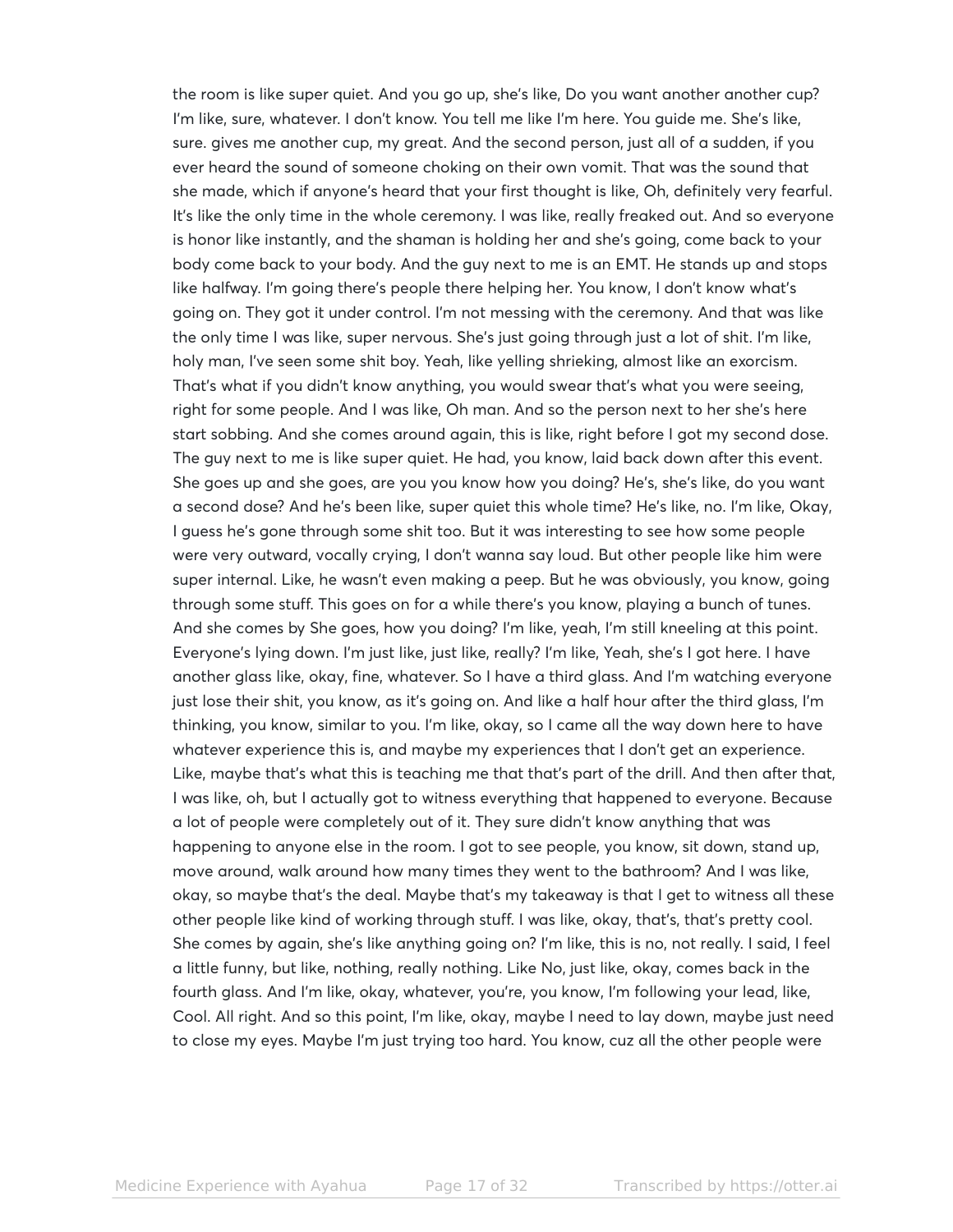like, upright, and they lay down and just start sobbing, you know? And like, okay, so I'm laying down laying down. Yeah, there's like, 45 minutes into it comes by again. She's like, how are you doing? I'm like, yeah, you know, like, I feel something, but not much. She's like, no visions. And I'm like, No, no visions. She's like, no visions. And I'm like, no. And she's like, oh, and she goes off, comes back with a fifth glass. And I'm like, okay, whatever glasses, huh? How big are the cups with like, you know, average size? I don't know. They look, you know, normal size. And I'm like, okay, and I remember her. I'm kneeling. I remember taking the cup. And as I finished drinking it, it wasn't even like, all the way done. All I hear is a picture of her face. And she goes interesting. And like the whole world like just disappeared like baloney. Like you were, it felt like you were sitting on a dock that just disintegrated. And you dropped through the earth somehow. And King cups for your first time. Yeah. And I woke up on a beach in South Padre with Jody drinking coffee. And we were hanging out kiteboarding. And there's this little voice that goes, this is it. What? Like this? Is it? Like what I mean, this is it? Oh, this is what I was searching for. Right? Cuz I didn't know what to expect. Like, one of the questions I had is like, Am I on the right path? Am I doing what I'm supposed to be doing? But having this sort of weird trauma in the past that I should be dealing with that I've just maybe don't even know about? Yeah. And I was like, oh, oh, cool. You know, the voice or, you know, sounds like a voice is like, no, this is this is it? I was like, oh, okay, that's pretty cool. And then literally, I got stuck in the present day. Like if you ever watched an old school VHS like tape recorder that got stuck on a loop. It was the weirdest thing where I sort of knew what was going on in the room. I could see people move I could see people get up. But then it would just loop they would just loop over and over and over and over like the same things just kept happening. And once in a while I get like a little vision like that and then just like being stuck in a room. And it wasn't like you know people have like Knights or like you can't Sleep, you know, and you're awake. And it was literally like four years of just being stuck in what felt like the present day. Yeah, because time doesn't exist in that space. No. And we have no hard to explain that to people who haven't felt it. And all I kept thinking was, the sun will come up at some point, just chill, just breathe. The sun will come up at some point. And eventually it did. But it felt like for it felt like four years. And I was thinking about and I was like, it was almost like, oh, here's your less than dumb ass. You're okay. You're supposed to be more present. And I'm gonna give you four years to practice like being more present. I like that. Yeah, that's a great segue. Yeah, and in weird stuff happens, like during the ceremony. I remember once someone gave us advice beforehand, she's like, and if you have to use the bathroom, get up and use the bathroom. And I'm like, What the hell kind of advice is this? That's like the dumbest advice I've ever heard. And I remember lying there after, like my read before my fifth glass going, you know, I kind of have to use the bathroom. You know, I should use the bathroom. I don't know if I really need to use the bathroom or not. But I think I do. And this feels like it goes on forever, right? It's probably like a few seconds. And I'm like, Oh, yeah, she said, if I need to use a bathroom, I should get up and use the bathroom. So get up. And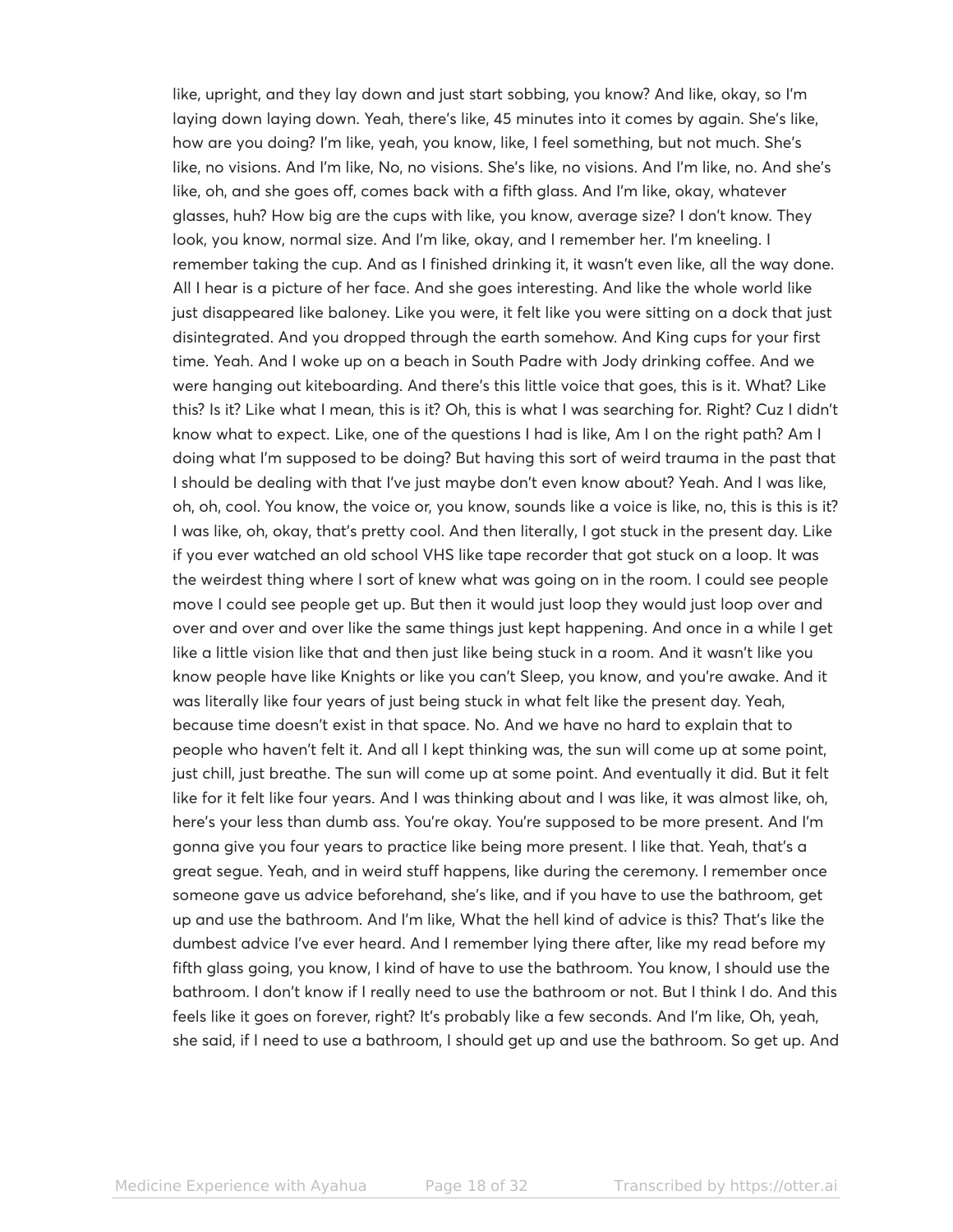one of the other guardians was a shorter person. And but this one, I kind of feel that it wasn't I hadn't stood up the whole time. So I don't know how my motor skills are, I felt a little funky. And I get up a little wobbly. And one of the Guardians was helping you could see the look of like fear on her face thinking I was just gonna pull over and just, you know, tumble her into the floor. Here. She obviously gets the bathroom, I get in. And so we're just sensation to know you're definitely under the influence of something. But you can still walk around and move. It's it. That part was weird. And I remember standing there taking a whiz going. This is the best wisdom of my entire life. This is just like pure relief.

# $\beta$

#### 52:09

It's so funny, because so many times people tell me like, you know, I don't want to do that. Or I don't think it's for me because I'm gonna lose my mind. Or I'm gonna shit myself. And I'm like, yeah, first of all, at least in this one specific case. I've seen you fucking drunk. Yeah. Then this is way easier if you've been drunk, you can for the most part control any psychedelic altered state of mind, in the right with the right amount, dosage and all that stuff.

Dr. Mike T Nelson 52:36 Yeah. Um,

 $\beta$ 

#### 52:39

but yeah, I even you know, you'll do it a few more times, maybe. And every time the whole bathroom debate. Like, there's like a real thing I know. But I don't want to miss out on the initial takeoff. So I'm going to stay here a little bit longer and right. You just stay there forever. Because, you know, you sort of fall into the like this like lucid state where you just sort of fall back like you said, it's like the floor disintegrates underneath you. And you just get blasted off into the fifth dimension. And different like reels play different dimensions or whatever, different visions. And then you're out, you snap out of it. You're like, Oh, shit, I gotta pee. I gotta get out. Yeah. It's very weird.

#### Dr. Mike T Nelson 53:24

Yeah, and I remember also lying there, like, probably right after I had the fourth glass or so. And hearing people just all of a sudden, just like, you know, losing their shit. And I remember lying there Normally, you would think, Oh, my God, what's happening to that person? Like, Oh, I'm so worried about them. And you know, of course you have a lot of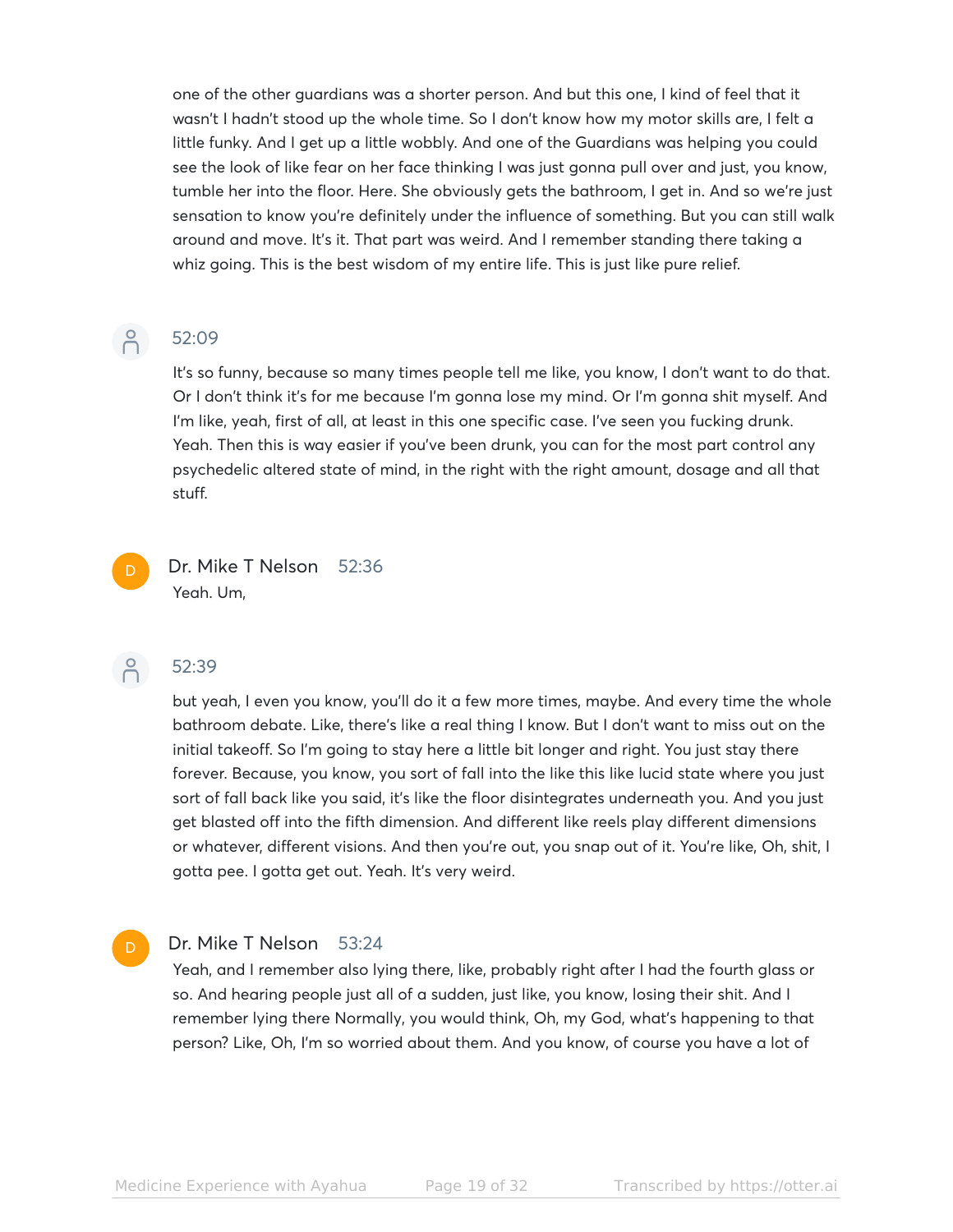serotonin and other neurotransmitters are being altered. I remember lying, they're gone. Yeah, that's right. You go girl, you get those demons. Like I'm so proud of you. I'm like, so happy for all of you. Because you know that everybody did it by they volunteer. They did it out of their own freewill. No one was forcing them to do it. And you know, a couple of people, they were like, really, really nervous. One person tried to rebook her flight out the day before, because she didn't want to do it. And that was interesting of the sensation of just feeling like I'm just sending them love and making sure they're good. I know they're safe. And I'm just so happy. I'm so grateful that they're doing this for themselves. And yeah, that was a super interesting thing. And I just kept thinking I'm like, Wow, that's so cool that I get to hear what other people are going through that I get to kind of be a little bit of a witness to things happening.

#### 54:37

 $\beta$ 

Which is cool because what happens is a lot of times you're the the guide that was next to you. That was kneeling and said I have to protect the space. You think of it as a container right? Like Yeah, field and when he's protecting it from his like outside energies that may be coming in or things you know that come out of you guys that are going off in To the period space or whatever. So it sounds very Hocus Pocus to be Oh, yeah. But I swear to God, it's someone real.

#### Dr. Mike T Nelson 55:11

Yeah, that guy like during the ceremony. I also remember lying there going. I'm so glad that dude's there. I'm super stoked that he's there doing his thing. You know, we're like before I'm like, I don't know, this is kind of weird, you know? Yeah. Killer frogs coming after us. Yeah,

# $\bigcap^{\circ}$

D

#### 55:29

what ends up happening is, it's almost like a, it's a very chaotic orchestra, in the sense that you have all the guides, you have the shaman, you know, she's singing or maybe some of her helpers are singing while other people are like trying to like corral and take care of everyone. At the same time, the people you're drinking with the people that are under the influence of, you know, you'll have maybe the whole room crying, just sobbing. And it's the most painful, heartfelt, like deepest sorrow. Oh, yeah. And then that influences everyone else's ceremony, just the power of sound. It's super, you know, sad. Someone laughs everyone starts laughing. It's the weirdest sort of like ebb and flow of, of noise and sound that really influences what you're going through.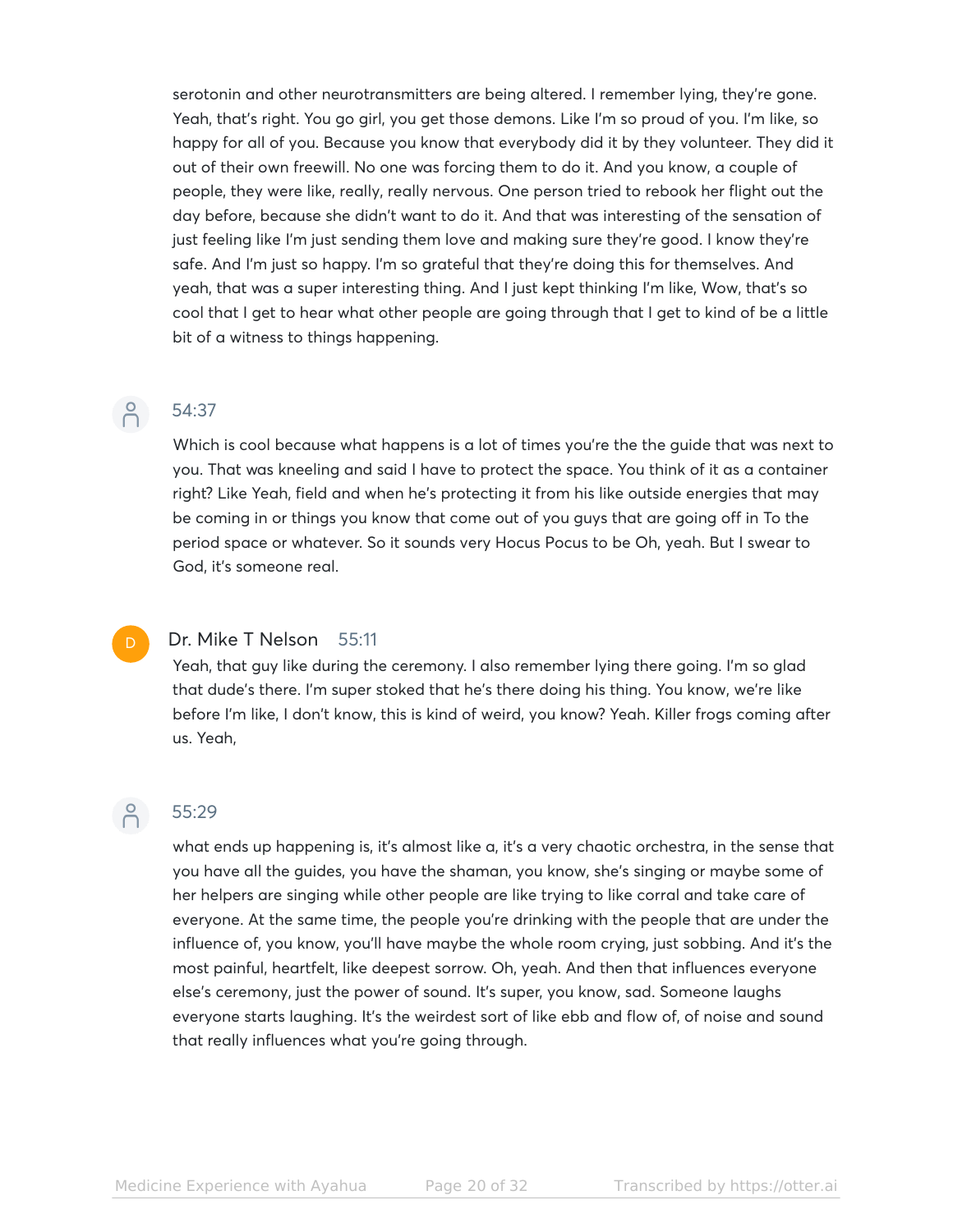#### Dr. Mike T Nelson 56:20

Oh, 100%. And I remember lying there also going, ah, I'm so glad I'm not here with a bunch of dickheads. Because I had this flash forward to, you know, not knowing any of these people go into some place that it may be a great place that, you know, does 40 or 50 people, and I was so grateful knowing that I know all these people, for the most part, I know, they signed up to do this. I'm sharing this space, you know, with them. I'm so proud of them doing it. And I knew that they were all there for the right reason. And that, to me was like, super reassuring also, because of exactly what you said.

# $\beta$

D

D

### 56:54

Yeah. And this weird thing happens, right? Like you were you may have been, like, cool with those people like I like yeah, like we do business together. But after that one night, you guys that's like such an inexplicable bond that you guys have now where it's like, next time you see those people to assist, you know, hugs and love and everything. Yeah, and that was offered you love together, you were sad together. It's

#### Dr. Mike T Nelson 57:19

It's a weird mix of emotions. And the timing of it was perfect, the sun sort of coming up. And, you know, people kind of had a little bit more of an earlier experience than I did. So they kind of got up and the sun's coming up, and then just kind of went out and sat by the pool. And once I realized that was back in the present space, not the wasco loop, or whatever I was in. It was literally like, boom, now you're back. Like you're waiting for the loop to repeat, and it didn't. And I realized, Oh, the sun's coming up. Like the second the sun came up. It sounds just bizarre is that I was like, I was back. I was just back in the present. And I remember getting up and going next to them. And I remember hearing everything that they went through and I just went up and gave him like a big hug. And Jodie was still not up yet. So she got up after I gave her a big hug. And I just sat next to you know, a friend of ours, and she just put her head on my shoulder and I was like, oh, it just felt like you were so proud of like all those people for because I got to see all the ships they went through. So I just felt like super proud that they you know, opted to do this. They did the hard thing. You heard all the things. You know, the one girl who they were saying come back to your body. I asked her I said, you know what happened? She's like, I died. I'm like, what she's like, no, I literally thought I was dead. Oh, and hearing her I'm like, Yeah, I I believe you.



#### 58:51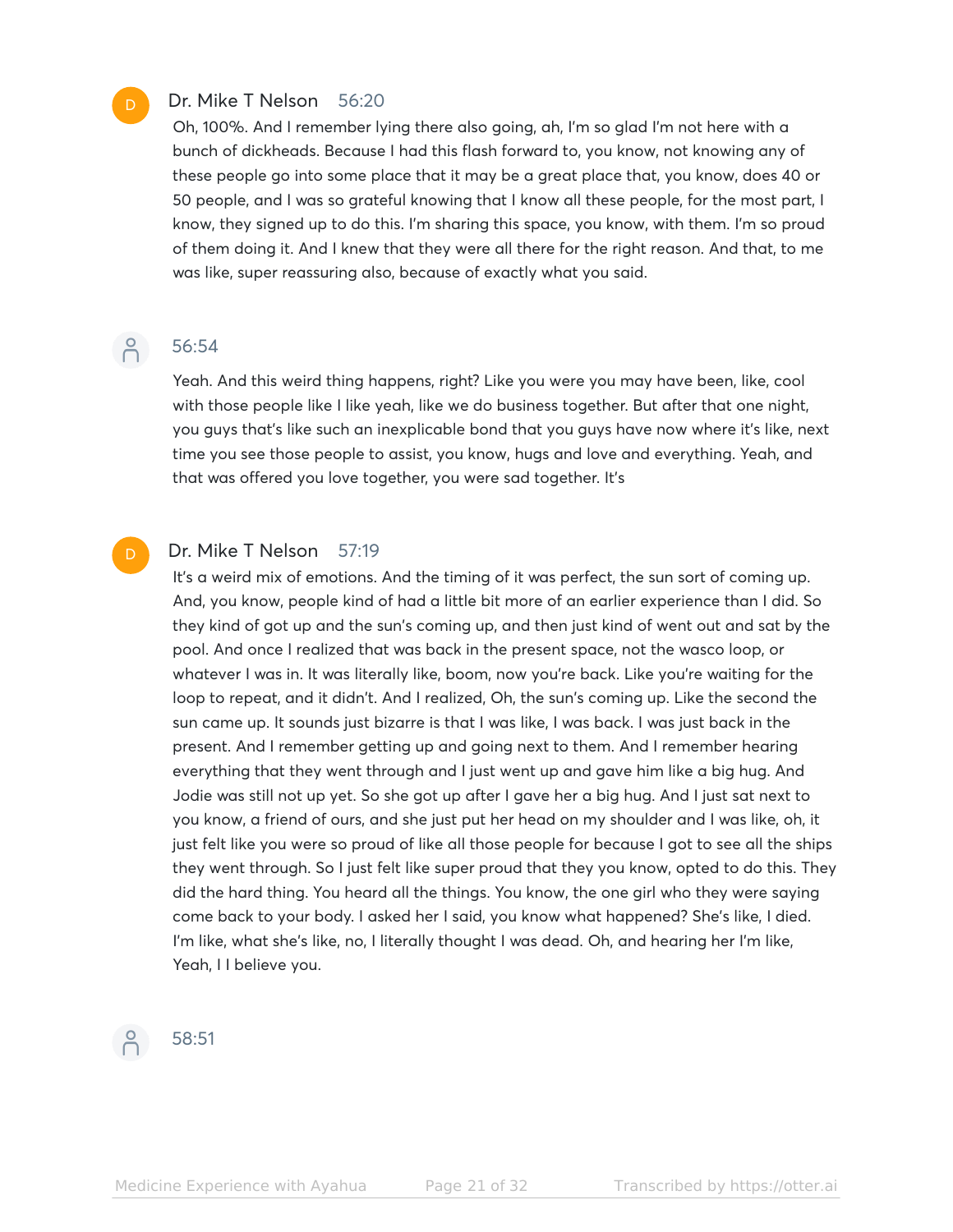Man, I've been through some shit. One of the last times that I drank actually, when it's a full of electric shock. Whoa, there's a cat in the place where I was drinking. And I saw it earlier in the day and I was like, Oh, cute cats. I like cats, but I'm just super allergic to them. Okay, and what happened was after drinking may have been two cups, three cups, I don't remember. But I had to start purging I hugged the bucket. Yeah. Where the cat was around. No, no, two minutes later. I'm like,



#### Dr. Mike T Nelson 59:28 Oh, no.

 $\beta$ 

#### 59:31

So my face is swollen. I look like Will Smith in hedge. Just Walden. The shaman comes over and she just starts doing some crazy shit that I've never seen. You know, leaves rattling the

 $\beta$ 

#### 59:45

show.



D

## $\bigcap_{1}^{6}$  59:47

And for the first time in my life, it felt like my body was possessed like I was like, looking at my body from above like what the fuck is happening like my body was doing its own thing moving on its own was a pretty wild. Every experience is different man, you know, we're gonna get

#### Dr. Mike T Nelson 1:00:05

I know. And that's the that's the weird thing. So we were talking to the Guardians The next day, and they were nice. And we went up to the house and hung out and got some food. And I asked them, they're like, how you doing? I said, Oh, I'm pretty good. And every one of them was like, You drank a lot? Like, I don't know, I'm just here, you know, doing what she recommended. I don't know what a lot a little is. But to your point, I think it's so variable that I'm sure I could easily show up the same place the same, I want the same thing. probably have one glass and just be in God knows where, you know, so.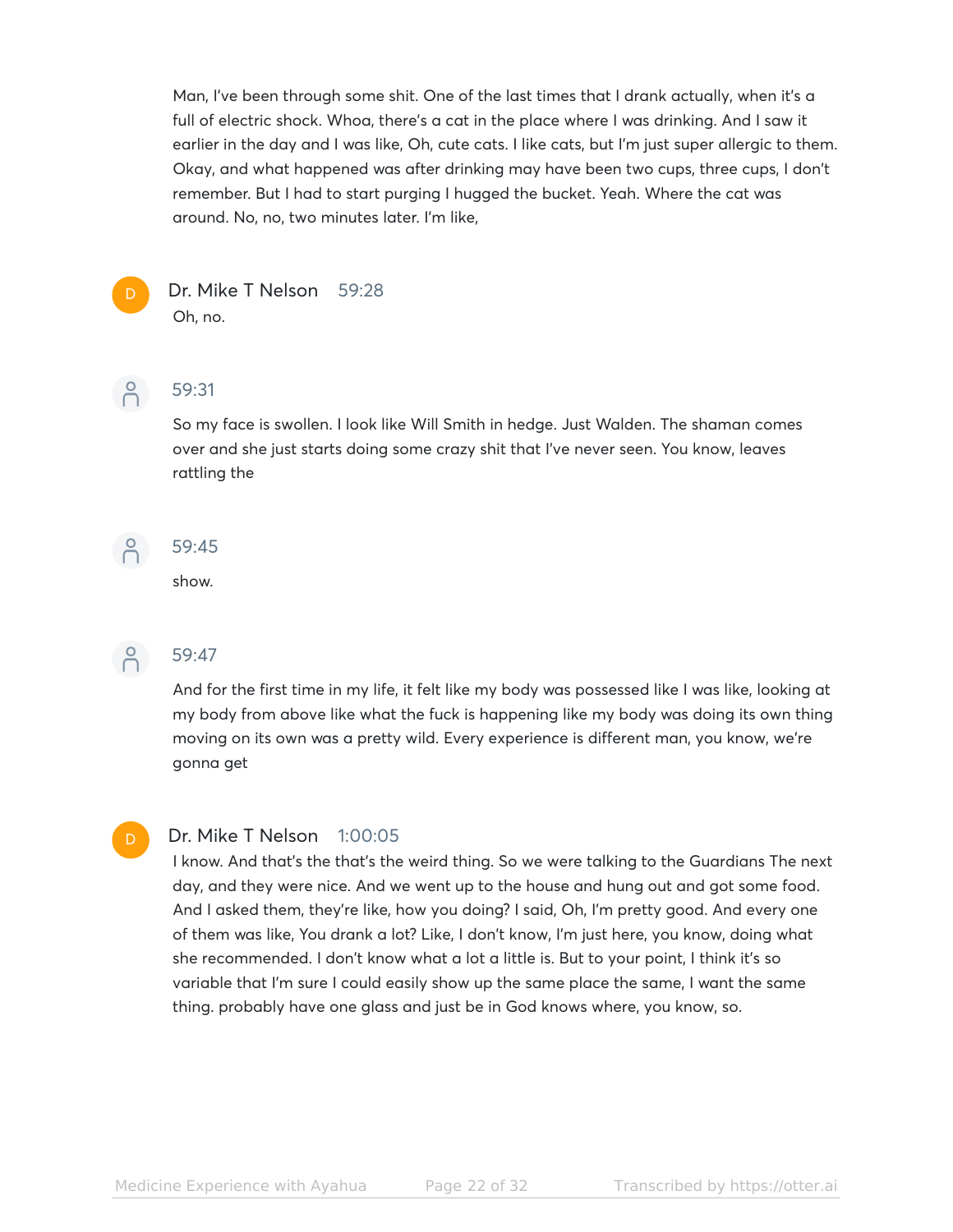

#### 1:00:44

So something else I will say, at least in my, in my mind, it makes sense that everyone has a different affinity to like a different plant or meadow. Sure. So like weed 50 milligrams for me, and I'm going to be done for the for the rest of the night. If someone's smoking weed, like down the block, and I smell it, I get like contact Hi, I'm fucked. You're sensitive to weed. But mushrooms, I could do a shit ton and have an amazing experience. What I was good various differently. And I find that with certain people, it's just way different. Yeah, whether it's your masculine derivatives, I began, whatever it may be. It's just you don't know where you're going. It's just like, Alright, this is the one for me.

#### Dr. Mike T Nelson 1:01:26

Yeah. And I asked him about it. I said, you know, does that mean anything? Should I've done anything different? And they're just like, no, it just happens to some people. You know, it's your first time. So there's no way to know what you're like you said your chemical makeup is what are your detox pathways? You know, who knows? Right? It's just there's just a lot of variables. And it was definitely something they they said they see on occasion, that's definitely not the norm. But, you know, it's, it happens. I'm like, Oh, okay. I think you'd like to taste. It actually wasn't bad. you're one of those people. I can't I was one of those. Everyone's like, Oh my god, this is gonna be like, you're gonna be licking dirt. And I was like, I can just like Jaeger Meister.

## $-2$  1:02:05

As soon as I smell it, I'm ready to gagging every time I go to the relay, or the Mesa, whatever they call it. Yeah, whatever they want to call it. Every time I smell it, I'm

 $\beta$ 1:02:15

just like,

#### Dr. Mike T Nelson 1:02:17

it was thicker than I thought. That's one thing I was kind of surprised at. So



D

#### 1:02:22

it's interesting because in the sunset central diamond church, they I do think they use the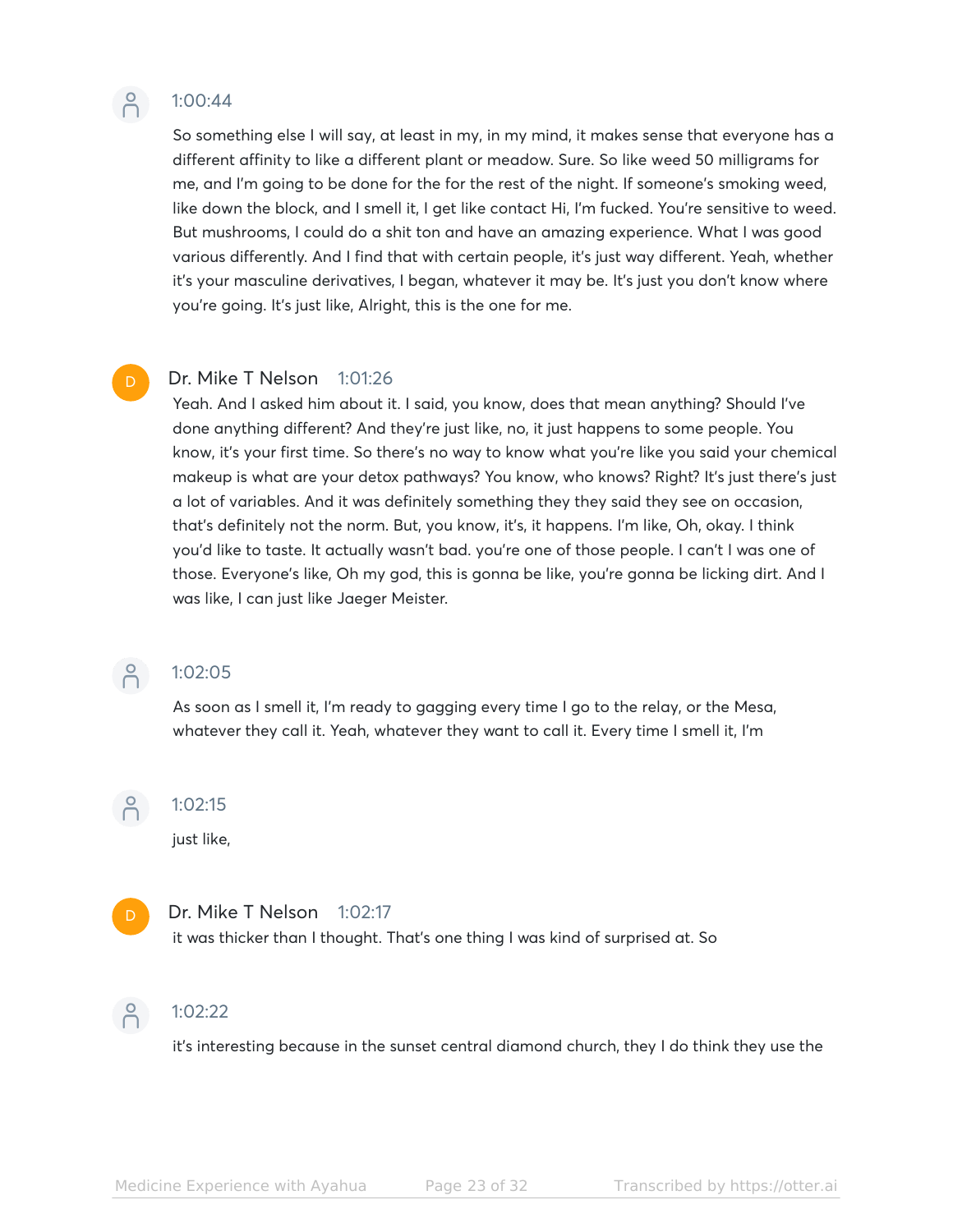#### least

#### Dr. Mike T Nelson 1:02:29

amount of additives, added additives, but it's my understanding too.

#### $\beta$ 1:02:34

As far as I know, there's certain practitioners of Santa I made that actually get up and dance. While they're under the influence of if I can do that. I'm more of an introspective guy. I want to go inside and set myself and you know, travel off to Alice in Wonderland.

#### Dr. Mike T Nelson 1:02:51 D

Yeah, the guy next to me after he had his little experience, like he kept getting up and wandering around, you know, out by the pool kept coming back. I was interesting to see Jody get up and use the bathroom a bunch of times, because she was doing it more for gut healing. It was fascinating to see people move so different. Like the one girl had the big experience, she was, you know, very lot of trapped tension kind of upper chest breather. And before she kind of had that breakdown even after to watch her get up and go to the bathroom, she moved completely different. No tension in her traps. like to just be able to witness and the deceit different things like that Jodi got up went to the bathroom, more times than she remembered. Then her head position was much better, it was more back in neutral. And it was Yeah, it was just interesting to see that and the guardians all had kind of like a white sort of gown on. And right before I had my fifth glass, I was like, Oh, it's like they're there. It looks like they were on little conveyor belts moving around. You know, because they all kind of moved very similar and you couldn't see their feet because of you know, the gown and just look like they were little ghosts that are just kind of just like moving around in the place. Yeah, you have your aura ring on while you were? I did. Yeah. Did you check the numbers on that night? How you slept? Yeah, I didn't really sleep at all. I did a little bit towards the morning HRV was all over the place. Right? You could see it was not much not much. Like you know, completely crazy like you know when I was having that experience, and it wasn't nothing was really that out of the ordinary per se. I did have my watch on but I tried only to look at the time once because I didn't want that to kind of screw with me and that was like 420 in the morning for some reason. So in time I remember because I had I had this idea that if I kept looking at the time I would feel like I was stuck in the buddy of mine called it oh you were stuck in the eternal now. Like the turtle now I didn't even know there's like a name for this stuff. You were taking it anyone the beach apparently. Right? So I tried not to look at it in hindsight. I probably would not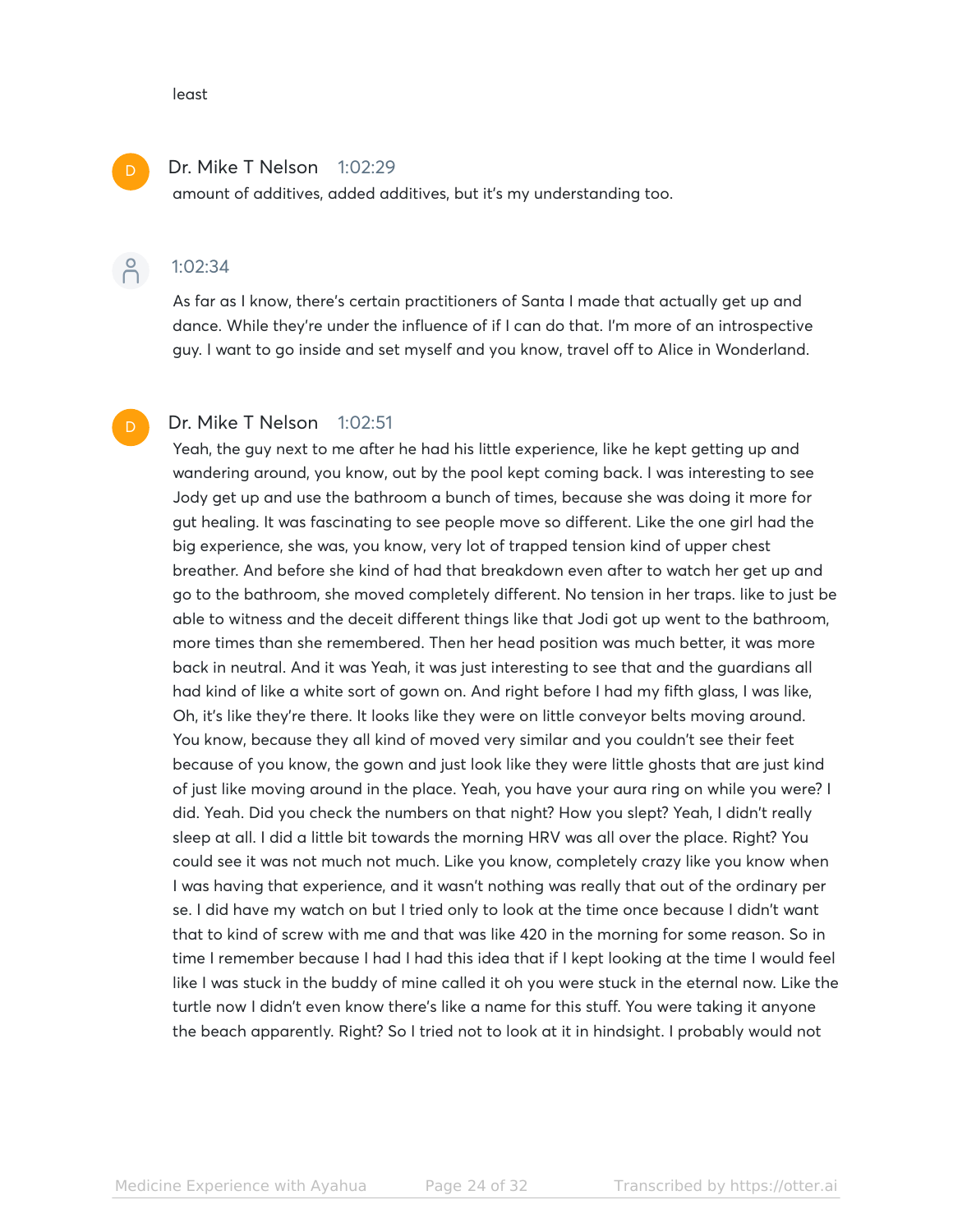even have brought my watch I, I just didn't think about it, you know, but it was so dark in there. I just turned it off and just didn't really look at it. And then the other part that was interesting was you talked about singing, they had very interesting music, just a super wide eclectic mix. At one point, they played a mix of hallelujah by Leonard Cohen. But it was a female singer. And this is probably right after I had my fourth glass. I remember lying there. I'm like, I love this song is like one of my favorites. And you don't have that idea where you're kind of singing along to it. But you think that you're, you're kind of lip synching to it. And the next day, they're like, who is the guy singing during the night? And all the gardens are like, No, none of us were singing. And there was a male voice and it was amazing. And I'm like, Oh, I remember like, kind of following along to the song. And the other guy next to me. He was out cold. Turns out it was me. That's awesome.

#### 1:06:00

Yeah, you're so

#### Dr. Mike T Nelson 1:06:02 D

I was like, oh, weird. So you have these things that stick in your head of like, oh, maybe I should try singing again. I don't know. But it's like, Yeah, kind of freaks me out. And it so happened, we got an email the other day. And then we got engaged to project 86. They're having their final album. And so you got to bid on some stuff as a fundraiser for the record. So Jody and I are doing date with the band on one of their tours. And part of it is we get to sing a song with him on stage, which absolutely terrifies me. But after all, those things kind of lined up. I'm like, I can't like not do that, you know, just because of the significance and how it turned out and the timing and everything else. So it's just interesting how, you know, you're maybe more aware of certain things. And the other really weird one was I so I made a bunch of notes on you know, like takeaways, things like that. And I was like, Okay, I work on being more present, you know, just more meditation. And the next day, I went back and looked at my notebook, and I forgot I had written this note down, and I put listen to mastodon later albums.

## $\beta$

#### 1:07:09

I'm like, what, like, what,



#### Dr. Mike T Nelson 1:07:12

where is this from? This makes no sense whatsoever. like screaming from the abyss. He's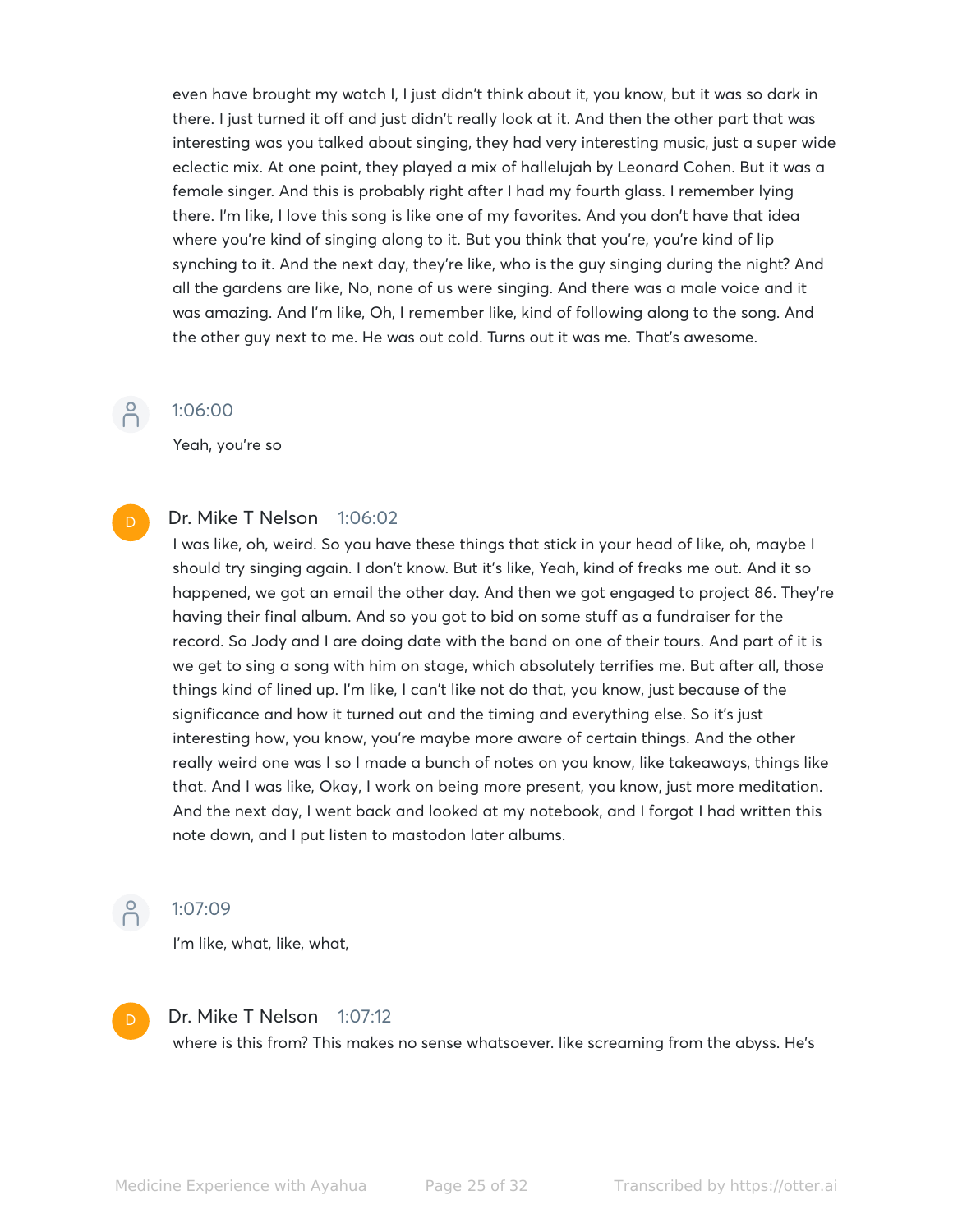like, Hey, brother, listen to it. Right? And I'm like, I'm like, Okay, I'm like, Ah, you know, I like their stuff before the first album. The second album, I thought was really good. Crack the sky. After the album, like, I don't know, I just can't get in there stuff. But like, whatever. You know, it's a song I kind of like their tunes. I'll put them on. Like ever since that experience, like I convinced now they're like the best band on the face of the planet. Like appreciate all of their later stuff. I've like listened to on repeat, like ad nauseum. One of their songs like literally almost makes me cry every time I hear it again. It's funny. And none of their music was played during the ceremony. Like there was nothing about it at all. But it's almost like you're listening to it. Like you've never heard it before. And you're like, I knew that had three vocalists but I never heard like, the harmonies like this and the time change. It was even now it's still just trips me out.

#### 1:08:09

She ation for sound. Post, like, a very impactful ceremony is insane. It's crazy. I, in a few ceremonies I've had I mean, I want to say the privilege but like, after the ceremonies have been close, we'll have that. You know, you're still loopy, sort of in that space. Yes. Some part of you left there. I'll pop on some headphones, and I'll listen to some like neoclassical stuff. And I'll just start fucking sobbing man. Yeah, like, horizontal tears coming out. Just because sound is just so powerful.

#### Dr. Mike T Nelson 1:08:46

Yeah. Yeah. And they gave us part of the soundtrack that they use, which was kind of cool. And I haven't been able to listen to it yet. Like, I'm sure I will. You know that because it's just it. I've been saving them for if I get to a point where I'm kind of forgetting about the experience, and I feel like I'm not living the lessons that I learned from it, then I'll go back and listen to it because I know it's gonna put me right back to where I was. So I'll remind you Yeah, I appreciate that.



D

 $\beta$ 

# $0^{9}$  1:09:22

That's so cool, man. It's It's awesome. You know, I keep running into people that for the most part, everyone that I've met that has done I Alaska have been just awesome people. And now that more people in my circle, they're doing it and they're like, Marcos, oh my god. It's it just makes me happy. Yeah.

Dr. Mike T Nelson 1:09:46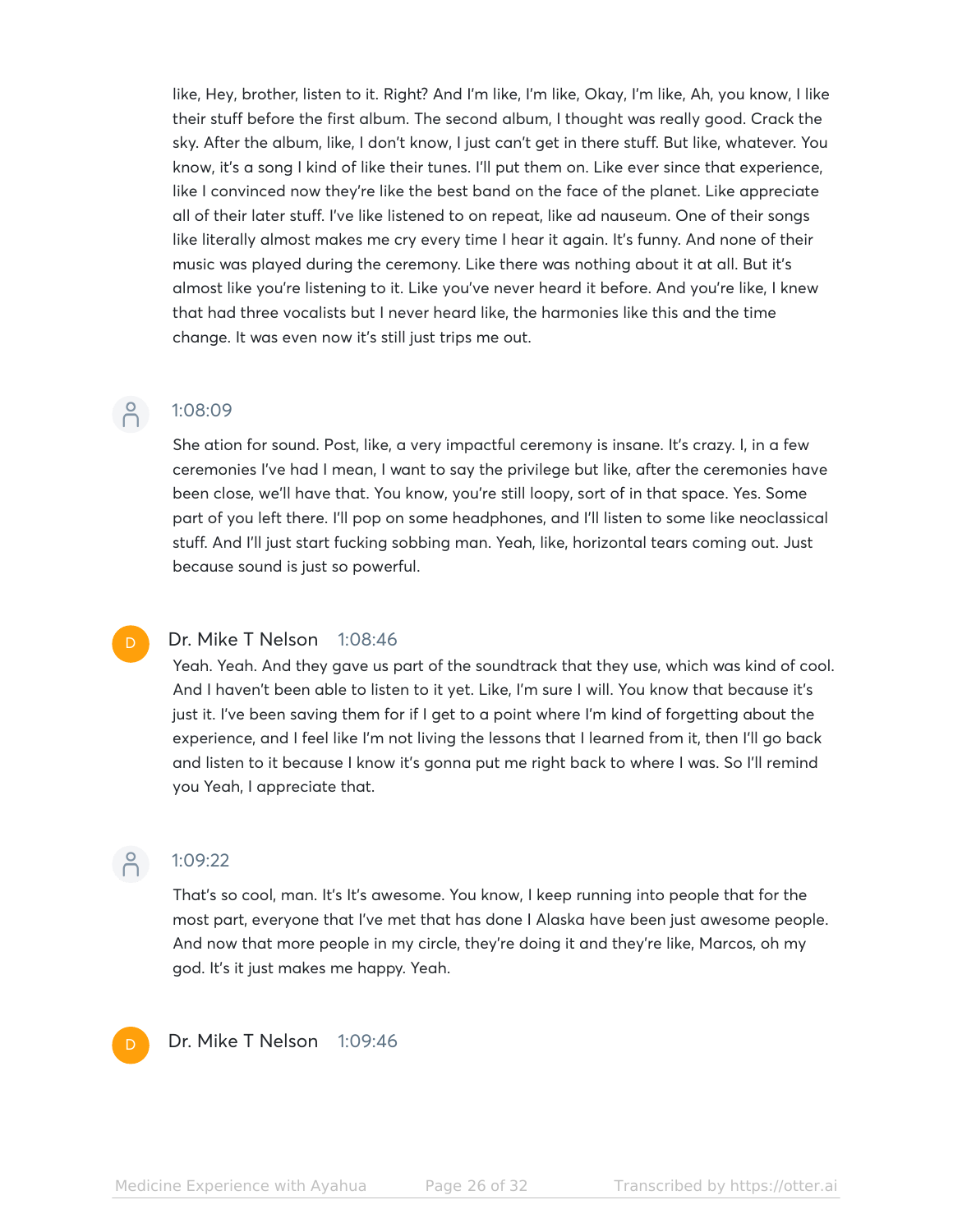Yeah. And thank you for letting me share it with you and stuff too. It's a it's kind of nice in everybody there to have like the we had the whole next day off. So we just got to sit around and talk about our experiences. We went and hung out at the beach. We had Probably another day and a half before we left, which, to me was just perfect. You know, we're hanging out in Costa Rica a beautiful place. And some of the people who didn't do the ceremony this year did it the year before. So it was super helpful to just share the experience of people that you knew, understood what was going on. And like kind of what you observed and what they went through and their experience and what you noticed. And I mean, that was like, really interesting. And we met another guy who was there. He was there. He wasn't doing wasco he was doing. Oh, I'm liking I begin, or Iboga. Which, that scares the shit out of me. But that's, that's Yeah, yeah, he was there. And we're asking him about, he's like, Oh, you've done a bunch of times this before the ceremonies, like, yeah. And he's like, but I don't talk about it. Like, you don't talk about it as like, no. I said, Do you talk about with your wife at all, when you go back? It's like, No, I don't talk about anyone. And I said, Well, why not? He's like, Well, I think it diminishes its value. And I'm like, maybe, you know, who knows, I mean, each have their own. But at least to all of us, we thought it was super nice to be able to share what everybody wanted, wasn't required. And to be with people who had a similar experience that year or the year before. And just to kind of pull different things out. And even just talking to those people, you know, six months later, you still pull stuff out. You're like, Oh, yeah, that thing? Yeah, yeah, that's gonna have,

## $\beta$

#### 1:11:31

yeah, where you know, you'll be listening to a song or podcast or something. Or just one of those like, moments of just like, oh, shit, I totally forgot that. I saw this in a vision or something. Yeah. That being said, I do think that sharing circle sad songs, or whatever you want to call them are super important. Especially for first timers. Yeah, you can normalize the experience. You know, sometimes with things on your own. You're like, what the fuck just happened? Yeah. I'm going crazy. And then here, everyone, you're like, wait, this guy saw the same thing? I did. So did she and Oh, okay. It's cool. I, to me, that's one of the most integral parts of the whole ceremony. And that starts now your integration process because you just haven't been appreciation and respect for everyone that went through something similar like you.

#### Dr. Mike T Nelson 1:12:21 D

Yeah. And it's trippy. The people had similar experiences, right. So I was talking to my buddy, Rick, I was telling him what happened. He goes, Oh, yeah, you're stuck in the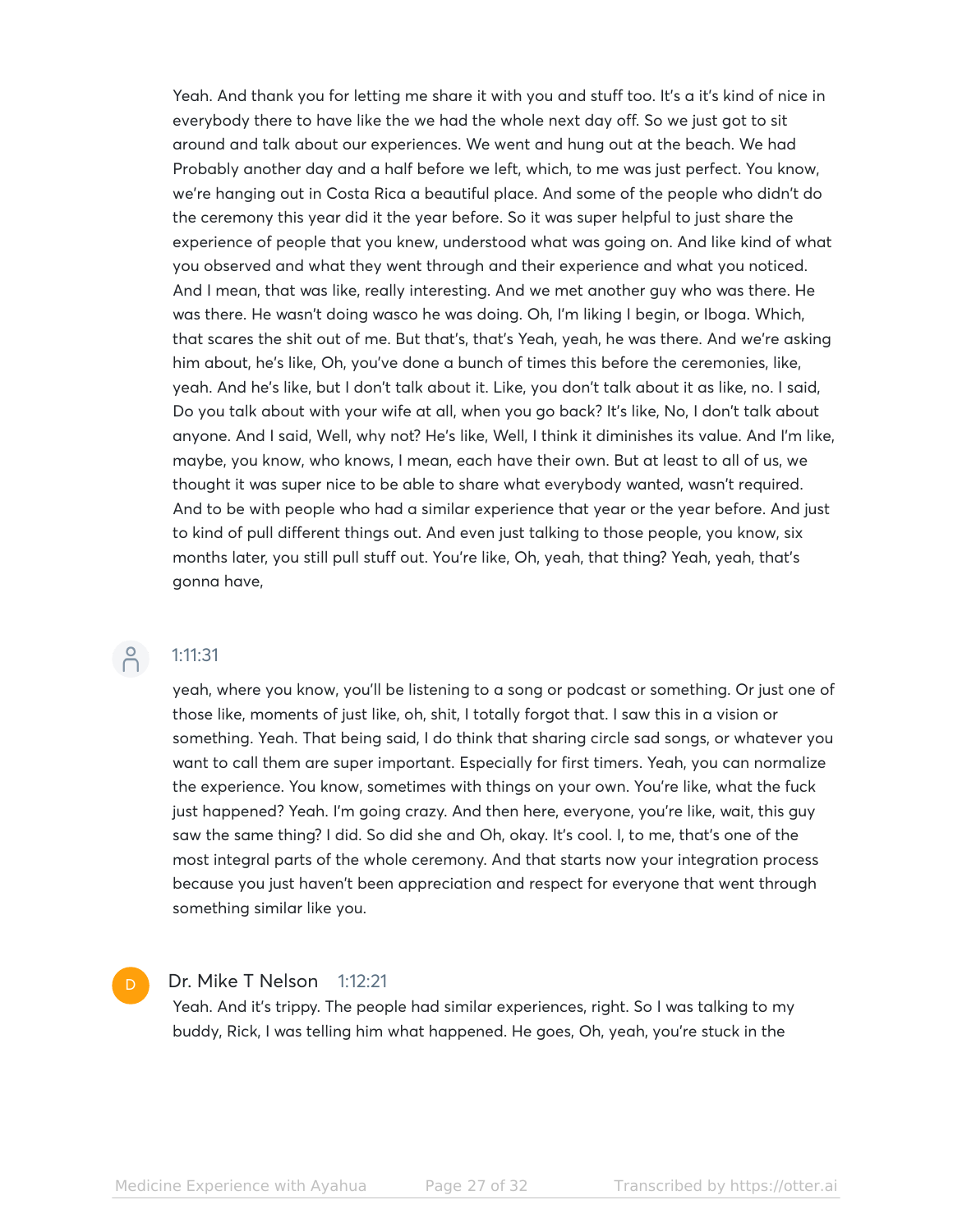eternal now. I'm like, this is a thing. Like you knew about this. And so we had like, an hour long conversation about it. Like, I didn't even know that was a thing. Like, oh, yeah, it happens a lot. And it's like, oh, just lift or Boris, this cosmic serpent just keeps going keep right. Yeah, yeah. You know, the Native Americans with pod. Especially the Navajo, it's super disrespectful to ask them about their ceremonies. That's what I've heard. Like, they don't want to share anything about it. The the response I heard was, well, it was for us. You weren't there. Go fuck yourself, so to speak. You know, they didn't say in that language. But it is a very big personal

D

## P 1:13:08

experience. Meaning that you know, you're in there fighting your demons. And that's like your own battle. You don't have to like, talk about it.

#### Dr. Mike T Nelson 1:13:16

Yeah. But yeah, I'm looking forward to try that myself someday if it ever happens, but yeah, have you done mescaline? I've done San Pedro. We do so it's so chuma Valens beautiful man San Pedro is like super pleasant. It's if I were to describe it like your best tie your best tipsy with a little bit of Molly and like your best like mushroom. It's like very, very hard centric. The first time I did it, we did a crazy amount which was way different than all the other times I've done it. And I felt like remember the movie Avatar when like the whole world is just like pulsing together. Yeah. That's what it felt like the earth and the sky were connected and everything is just like talking to you. The same very like throbbing energy and it's overwhelming but more in a in a happier way. Rather than like a like a just shocking or you just like, What has happened? Yeah. I'm very pleasant,

 $\beta$ 

D

#### 1:14:27

I think.

#### Dr. Mike T Nelson 1:14:29

Yeah, buddy of mine. He's still down in Peru. I think that's the main one. He's studying to use. He's been down there for a couple of years now. So cool. Yeah. He's just like, I'll be right back. Yeah. Yeah. Yeah. Have you done I begin or Iboga No.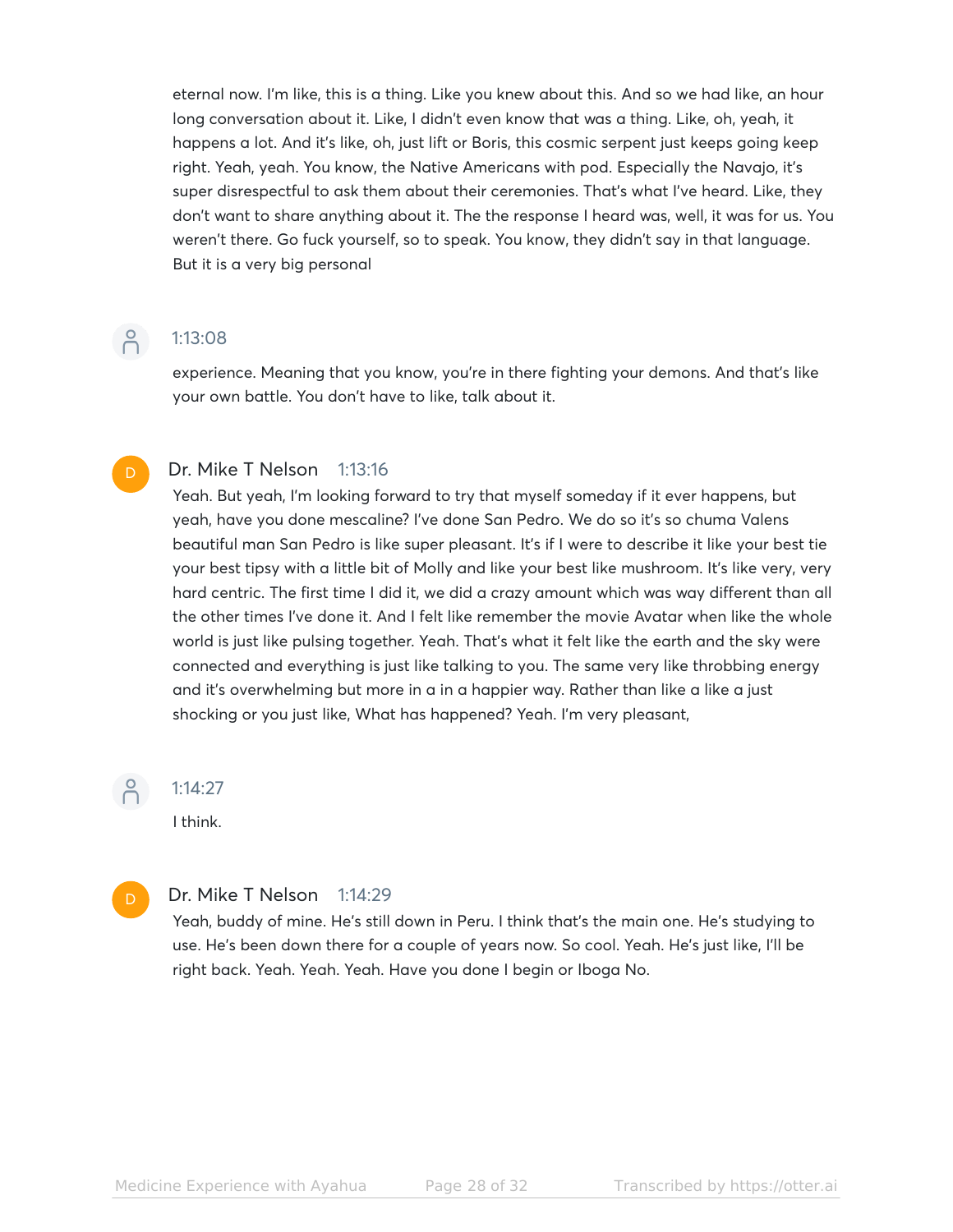#### $\beta$ 1:14:49

That one vowel gets tricky. So Hamilton was just went recently took a bone to do it.



#### Dr. Mike T Nelson 1:14:56

I saw that episode if people are not familiar watch channel. Morrises pharmacopoeia. Love that show so good.



#### 1:15:05

So him and my mentor friends and they Okay, cool. And it's, uh Yeah, I don't know if I need it at this point in my life. It's one of those that's again, it's I think it should be reserved for people who really are looking for healing. I don't Yeah. I don't know if I want to suffer that much.



#### Dr. Mike T Nelson 1:15:27

Because it's long acting too. And there's potential some cardiac toxicity potential.



#### 1:15:30

Right. So now when you do it in Mexico, or in Canada, you got to be strapped to like, you know, monitored art stuff. nurses in there, and doctors are one that I think it's usually the nurses and the doctor. Because it's very, very



#### Dr. Mike T Nelson 1:15:45 powerful. Yeah.



#### 1:15:47

I like how Marvel movies sort of have a little bit of like, psychedelic Yes,



Dr. Mike T Nelson 1:15:51 there. Yeah.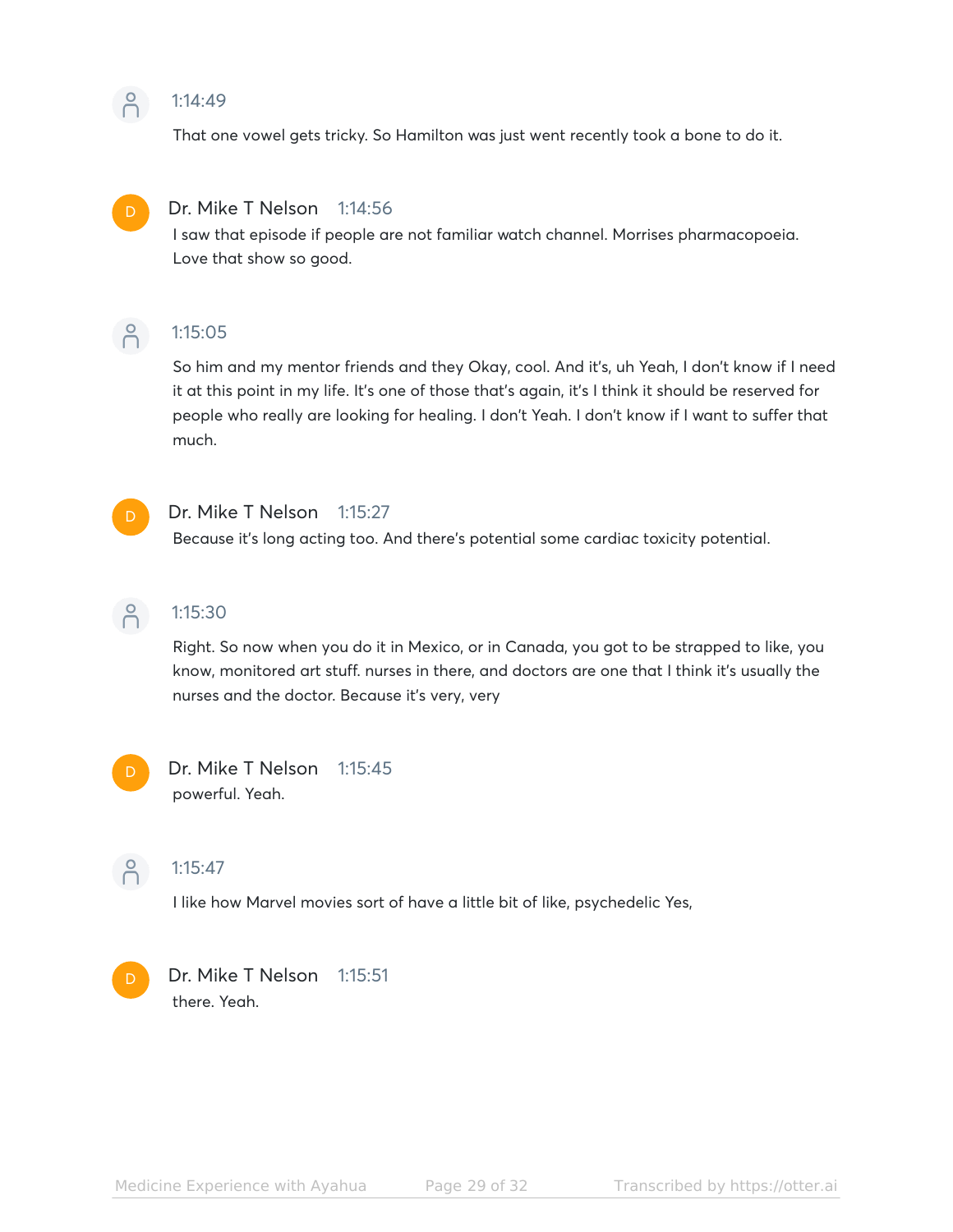

D

#### 1:15:52

Panther. I'm thinking, I don't know, but I'm thinking they're trying to equate that to like, I began in Gabon, right. It's like, you drink it, you die. It's a very masculine voice, they use your the narrator in your head, which could be God, your higher consciousness, the plant, nobody knows. Really. It's, it's open to interpretation. And yeah, then you're like, you know, you get to see your ancestors and everything you've done before, which is what I heard is very similar to Ibogaine. So maybe someday, but yeah.

#### Dr. Mike T Nelson 1:16:29

Yeah, it's interesting. And that's, that's great that they're doing a lot more research on all these compounds. Now, then, obviously, maps was looking at psilocybin for different indications, MDMA will hopefully be approved for PTSD, they just had a really good study in nature science that came out in May. That was pretty phenomenal. So, so long ways to go. And it's probably kind of long overdue. But kind of back to we talked about earlier, my, my fear with all of that is that, especially as you're treating intractable PTSD, with people that have a risk of suicide, the population by definition, someone unfortunately, is probably going to take their life. And if they're doing it on a particular compound, it may give sort of a black eye to potential everything, or I just get worried about something going sideways. And it's showing up in the media and causing a hole to all the progress and just having done just, I was just the one time, man, there's a lot of stuff that could go wrong, so to speak to so I don't think it's anything people should tread lightly do your homework and make sure you know what you're getting into.

## $-2$  1:17:46

Yeah, and and when doing your homework, you know, like, for me, I thought this was going to be a magic bullet. It's not it's part of a journey. It's a very strong suggestion. So depending on your state of mind, this can definitely help push you for better or it could lead you to ruin and despair. And I've seen that happen for people that you know, why isn't this helping me Oh my God, I expected so much out of this, oh my god, I'm just like the worst human and it just spirals into a pretty big black hole. Do your research, you know, all the all the plants are very different, you're gonna get different things out of them. That your medicine workers, shamans or whatever. And if they don't vet you, that's a problem. It should be extensive reciprocal kind of vetting process and ask all the questions you can also I think, as best as you can try to follow the diet. So you had mentioned something earlier that I want to talk about as well. In Peru, what they do is they don't add swag, they do add maybe a little bit of tobacco to certain nightwalkers or they'll give you mapacho which is wild Peruvian tobacco use they make you drink a shit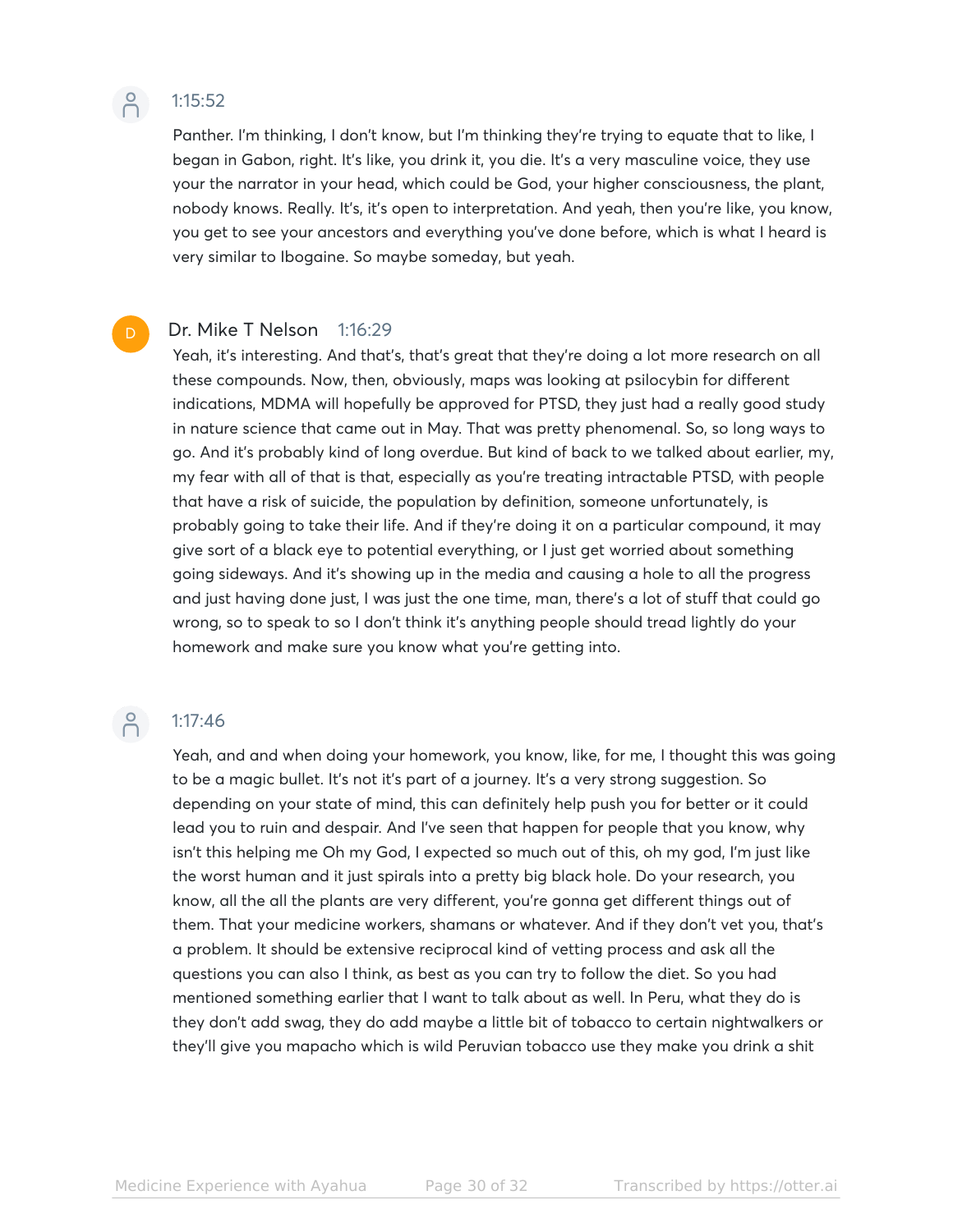ton of it. Followed by three liters of water on all fours to purge gotcha Westerners to then we have a whole bunch of toxins and energies and whatnot that we have to expel out of our body. Which then it's easier for the idea to like take root literally or figuratively in your body and start starts to work. So I think the diet you know that the cleaner your body is the more that it may help. At least I think so. Yeah. So

#### Dr. Mike T Nelson 1:19:28 D

that was kind of the reason they said doing combo first is that it cleans you out makes you more receptive to it. You know, most threat man, that's so cool. Yeah, most people did did purge during that. And we have one person who you know, was that to go through the ceremony and he just wasn't, you know, a good fit for reasons we'll leave out of the conversation but he was fine with it. So I agree with you that it should be definitely a two ways two way street to me Cool, man. Well, thank you so much for chatting with us. I really appreciate it. Thank you for all your support and everything. And thank you for being so willing to share your experiences to us. It's been great. I'm so glad you. You're on this side now. Welcome to the team. Yeah, it's a it's been interesting. You know, it's like, you never know where you'll end up or you know what you'll end up not doing but it's a it's been good. And God says to say hi to so Jerry, what's out and Hello. Cool, man. Well, thank you so much. And I'll do a better job keeping in touch with you too. So looking forward to hearing more stories more journal. Have a good night. Bye. Thank you so much for listening to this podcast. I really appreciate it. On this one, especially I would love any feedback pro con indifferent. I know it was off topic here. But like I said in the intro, my goal is to hopefully try to stir this more intelligent conversations around these. Hopefully, they will be legal ish or more legal in the US coming up. My fear is that the culture and sort of the container and everything else that goes into it may be lacking behind. So if we can start having some of these conversations earlier, I think that will help facilitate everything else that goes into it. As I said in the beginning, this is not to be seen as endorsement of something you should do. Proceed with extreme caution. Do your homework, it's not something I would cavalierly recommend to anyone. And in the US. These are still currently scheduled one substances least Iosco is, which does make it illegal. There are also other concerns related to conservation of resources. So I'll put another link to a great article on that. But any feedback, I would really appreciate it, you can find a way to reach me, I'm sure or put notes below this episode, subscribe on your favorite podcast listening area. Huge thanks to my buddy Marcos for having this conversation with me. I really appreciate it. He was one of the first people after Mike Bledsoe I had talked to about this and he was always very supportive in a very rash and intelligent manner. He was not like, Yeah, you got to go out and do this right away. But he was just explaining how it was beneficial for him, and was very encouraging for me to look into it further. So thank you all very much for listening to this podcast and allowing me to share this episode. Any and all